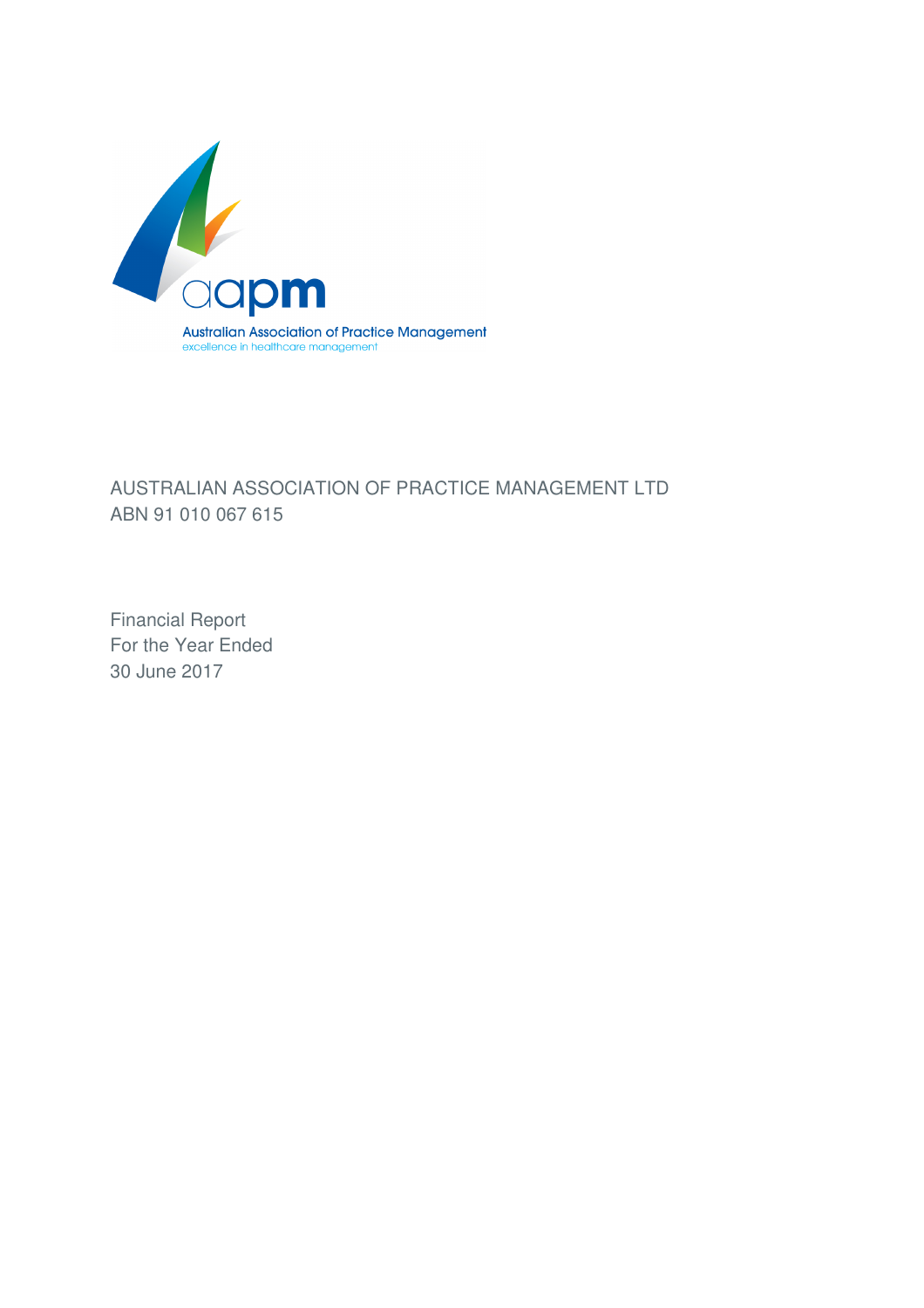# **CONTENTS**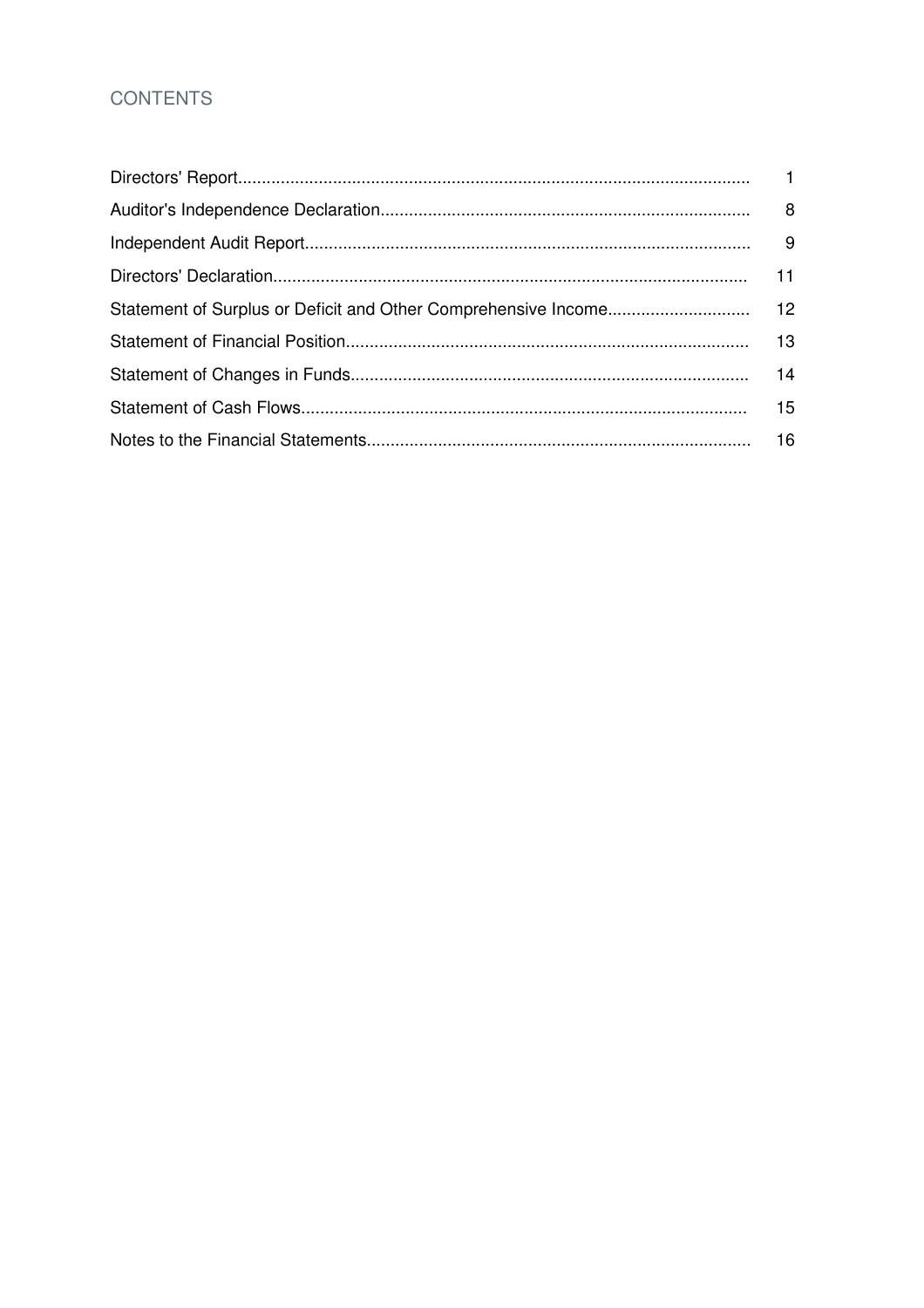**ABN 91 010 067 615**

### **Directors' Report 30 June 2017**

Your Directors present their report on the Company for the financial year ended 30 June 2017.

### **1. General information**

### **Directors**

The names of the directors in office at any time during, or since the end of the year are:

| <b>Names</b>        |                                              |
|---------------------|----------------------------------------------|
| Ms Cathy Baynie     | Appointed October 2016                       |
| Ms Jacqueline Beer  | Appointed October 2016                       |
| Mr Richard Evans    |                                              |
| Mr Danny Haydon     |                                              |
| Ms Cecily Igglesden | Appointed October 2016                       |
| Mr David Osman      | Appointed February 2017                      |
| Mr Gary Smith       |                                              |
| Ms Fiona Wong       |                                              |
| Ms Jannine de Veau  | Resigned October 2016                        |
| Ms Lynne Green      | Resigned October 2016                        |
| Ms Carolyn Ingram   | Resigned October 2016                        |
| Mr Brett McPherson  | Appointed October 2016/Resigned January 2017 |
| Ms Linda Osman      | Resigned October 2016                        |

Directors have been in office since the start of the financial year to the date of this report unless otherwise stated.

### **Company secretary**

The following person held the position of Company secretary at the end of the financial year:

Gillian Leach has been the Company secretary since September 2013. Gillian is also the Chief Executive Officer of the Company.

#### **Members guarantee**

Australian Association of Practice Management Ltd is a Company limited by guarantee. In the event of, and for the purpose of winding up of the Company, the amount capable of being called up from each member and any person or association who ceased to be a member in the year prior to the winding up, is limited to \$50, subject to the provisions of the Company's constitution.

At 30 June 2017 the collective liability of members was \$ 101,200 (2016: \$ 94,500).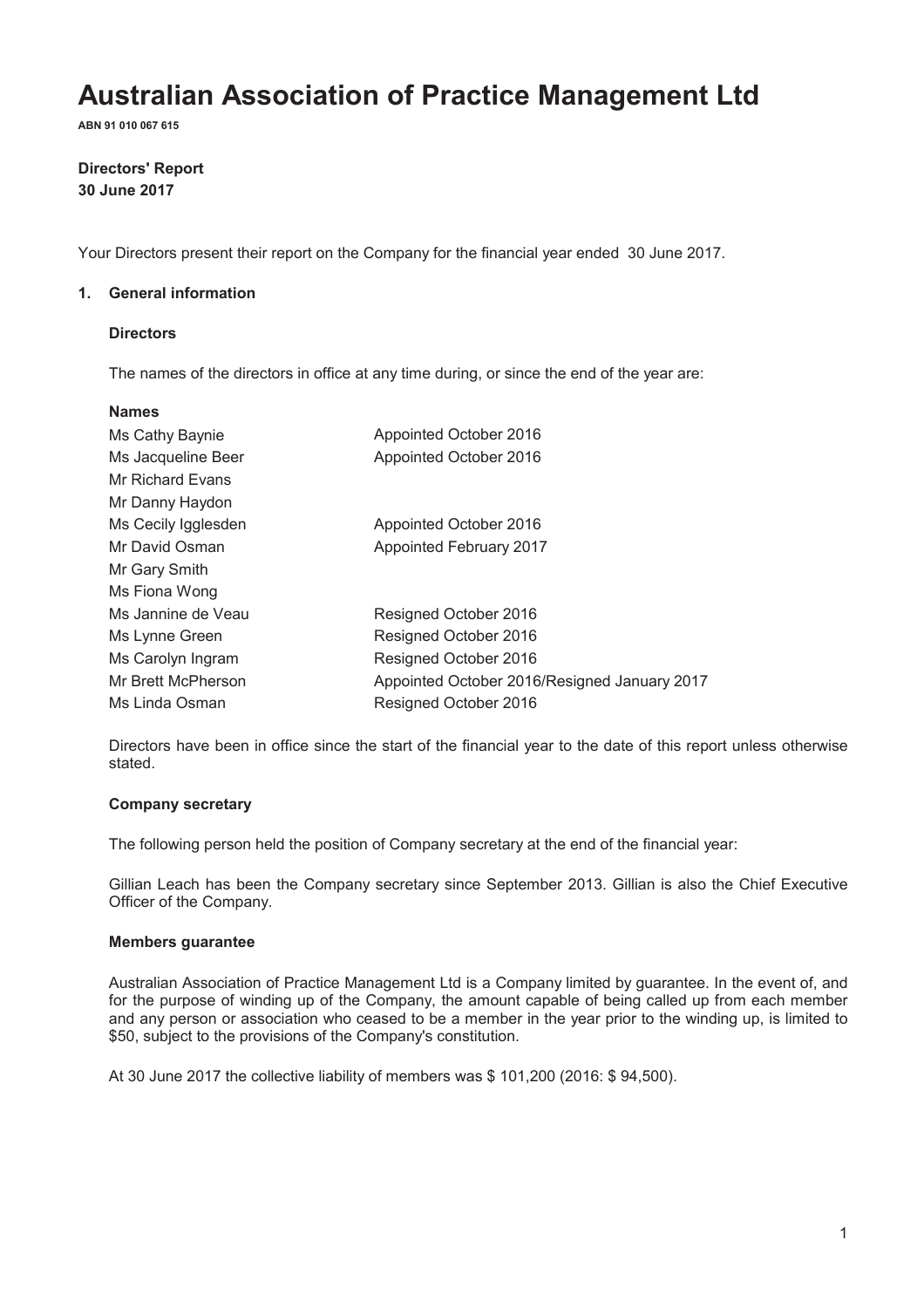**ABN 91 010 067 615**

### **Directors' Report 30 June 2017**

#### **1. General information**

#### **Principal activities**

The principal activity of Australian Association of Practice Management Ltd during the financial year was to promote professional excellence in healthcare management throughout Australia.

There have been no significant changes in the nature of Australian Association of Practice Management Ltd's principal activities during the financial year.

#### **Business review**

#### **Operating Results**

The surplus from ordinary activities amounted to \$287,978 (2016: deficit of \$18,476).

#### **2. Other items**

#### **Significant changes in state of affairs**

There have been no significant changes in the Company's state of affairs during the financial year.

#### **After balance date events**

No matters or circumstances have arisen since the end of the financial year which significantly affected or may significantly affect the operations of the Company, the results of those operations or the state of affairs of the Company in future financial years.

### **Short and Long Term Objectives**

The mission of the organisation is to:

- -Represent and unite Practice Managers
- -Promote professional development
- -Raise the profile of AAPM in the health community
- -Provide specialised services and networks for Practice Managers

The short term objectives of the organisation are to:

-Increase the profile and awareness of AAPM

- -Increase the membership of the organistion
- -Increase revenue for the organisation
- -Increase the organisation's equity
- -Increase representation on government policy forums

-Establish a co-ordinated Education Platform

-Further develop transition from State based to National culture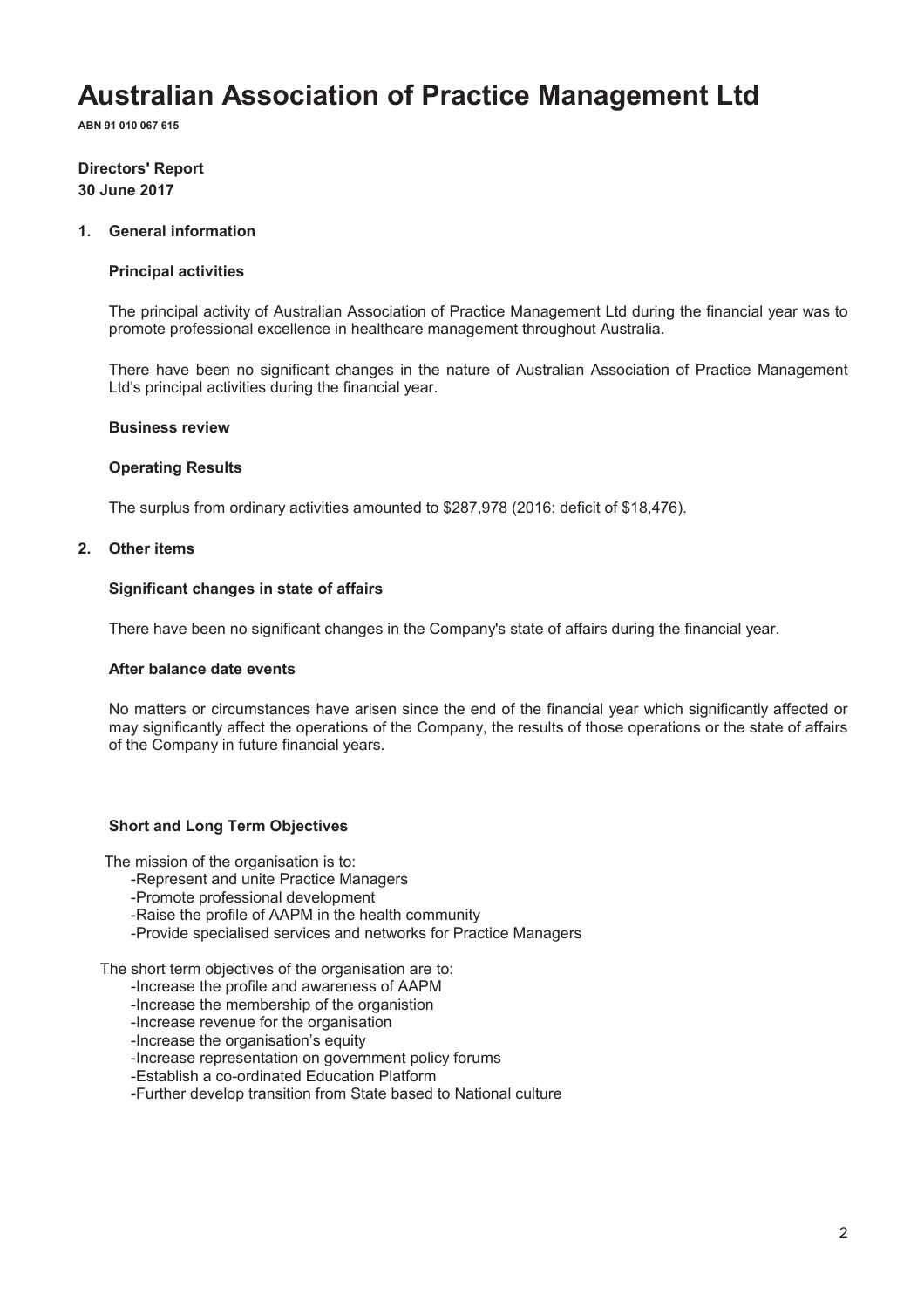**ABN 91 010 067 615**

### **Directors' Report 30 June 2017**

### **2. Other items**

### **Short and Long Term Objectives**

To achieve these objectives, the organistion has adopted the following strategies:

- -Increase the channels to promote AAPM through use of social media
- -Provide a clear professional development pathway for members
- -Increase opportunities for members to access education including on-line education
- -Develop partnerships with key stakeholders to benefit both members and the organisation
- -Develop additional services and products for the benefit of members
- -Appoint a Corporate Affairs Officer
- -Review and strengthen relationship with our Registered Training Organisation
- -Expand international market
- -Extend Ambassador program
- -Increase member involvement in networking groups

### **3. Director Information**

#### **Information on directors**

| Ms Cathy Baynie                           | Fellow AAPM, CPM AAPM                                                                                                                                           |
|-------------------------------------------|-----------------------------------------------------------------------------------------------------------------------------------------------------------------|
| Qualifications                            | Diploma of Practice Management<br>Certificate IV Workplace Training and Assessment<br>Certificate IV Practice Management<br>Nurses Board Registration, RN       |
| <b>Special Responsibilities</b>           | <b>National Vice-President</b>                                                                                                                                  |
| Ms Jacqueline Beer<br>Qualifications      | Fellow AAPM, CPM AAPM, FIPA FIFA FFin CDec<br>Master of Management<br><b>Bachelor of Commerce</b><br>Diploma Practice Management,<br>Certificate IV Celebrancy  |
| <b>Special Responsibilities</b>           | <b>National Treasurer</b>                                                                                                                                       |
| <b>Mr Richard Evans</b><br>Qualifications | Master of Writing<br><b>Batchelor Industrial Relations</b><br>Diploma of Business<br><b>Certified Mediator</b><br>Company Directors Diploma AICD<br>Fellow AICD |
| Mr Danny Haydon<br>Qualifications         | Fellow AAPM, CPM AAPM<br><b>Masters Health Management</b><br>Batchelor of Applied Science & Occupational Therapy                                                |
| <b>Special Responsibilities</b>           | <b>National President</b>                                                                                                                                       |
| Ms Cecily Igglesden<br>Qualifications     | Associate Diploma of Social Welfare                                                                                                                             |
|                                           | Diploma Practice Management                                                                                                                                     |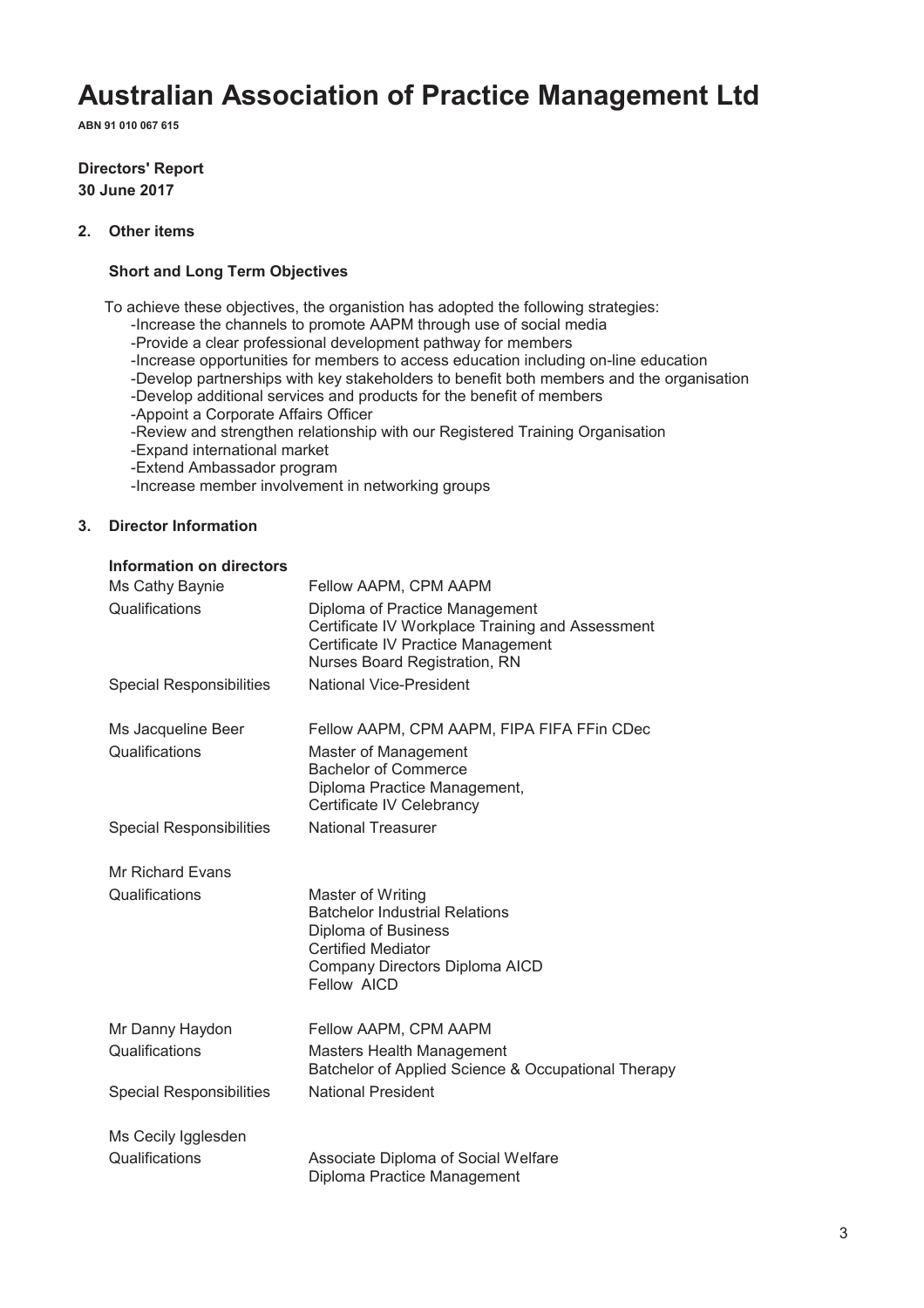**ABN 91 010 067 615**

# **Directors' Report 30 June 2017**

### **3. Director Information**

### **Information on directors**

| Mr David Osman                                    | <b>CPM AAPM</b>                                                                                                                                |
|---------------------------------------------------|------------------------------------------------------------------------------------------------------------------------------------------------|
| Qualifications                                    | Advanced Diploma of Management<br>Certificate IV in Training and Assessment<br><b>MAICD</b>                                                    |
|                                                   | Certified Practitioner Myers-Briggs Type Indicator (MBTI®)                                                                                     |
| Mr Gary Smith                                     | Life Member AAPM, Fellow AAPM, CPM AAPM                                                                                                        |
| Qualifications                                    | Diploma in Practice Management<br>Diploma of Corporate Governance<br>Certificate IV in training and Assessment                                 |
| Ms Fiona Wong                                     | <b>CPM AAPM</b>                                                                                                                                |
| Qualifications<br><b>Special Responsibilities</b> | Diploma in Practice Management<br>Secretary                                                                                                    |
| Ms Jannine de Veau                                | CPM AAPM                                                                                                                                       |
| Qualifications                                    | Diploma in Practice Management<br><b>Accreditation Surveyor for AGPAL</b><br>Accreditation Surveyor for QIP CPM<br>Resigned October 2016       |
| Ms Lynne Green                                    | MAAPM                                                                                                                                          |
| Qualifications                                    | <b>GAICD</b><br>Resigned October 2016                                                                                                          |
| Ms Carolyn Ingram                                 | CPM AAPM, Fellow AAPM                                                                                                                          |
| Qualifications                                    | <b>Batchelor of Arts</b><br>Graduate Diploma in Teaching<br>Diploma of Practice Management<br>Certificate IV Workplace Training and Assessment |
| <b>Special Responsibilities</b>                   | Vice-President<br>Resigned October 2016                                                                                                        |
| Mr Brett McPherson                                | Life Member AAPM, Fellow AAPM                                                                                                                  |
| Qualifications                                    | Post Graduate Diploma in Business<br><b>Further Education Teaching Certificate</b><br>Resigned January 2017                                    |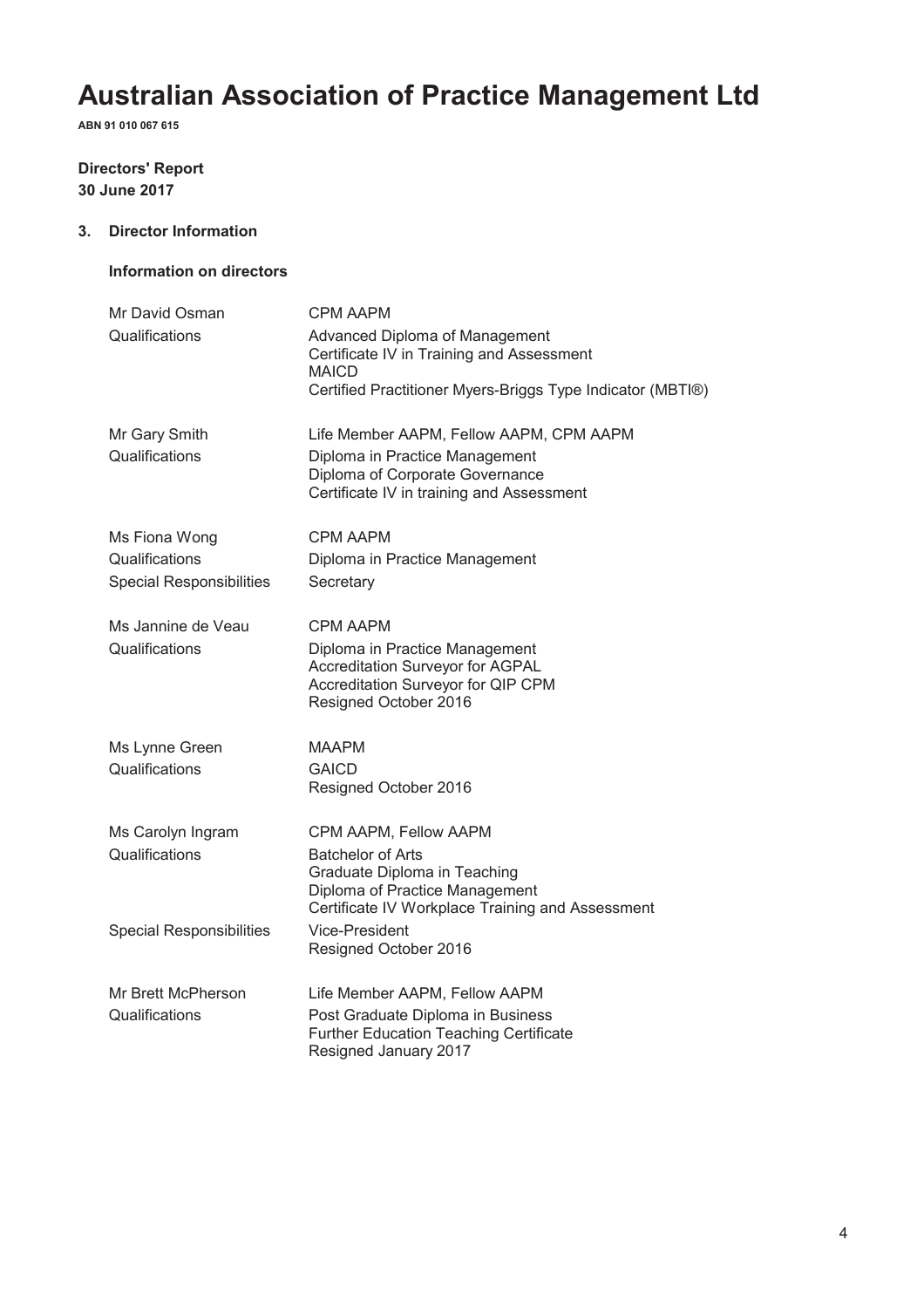**ABN 91 010 067 615**

# **Directors' Report 30 June 2017**

### **3. Director Information**

### **Information on directors**

| Ms Linda Osman                  | Fellow AAPM, CPM AAPM                                                                                                                                                                                                                                                      |
|---------------------------------|----------------------------------------------------------------------------------------------------------------------------------------------------------------------------------------------------------------------------------------------------------------------------|
| Qualifications                  | Diploma of Business<br>Diploma of Practice Management<br>Certificate IV Workplace Training and Assessment<br>Certificate IV Workplace Training and Assessment<br>Certificate IV Practice Management<br><b>Nurses Board Registration RN</b><br>Accredited Surveyor of AGPAL |
| <b>Special Responsibilities</b> | Secretary<br>Resigned October 2016                                                                                                                                                                                                                                         |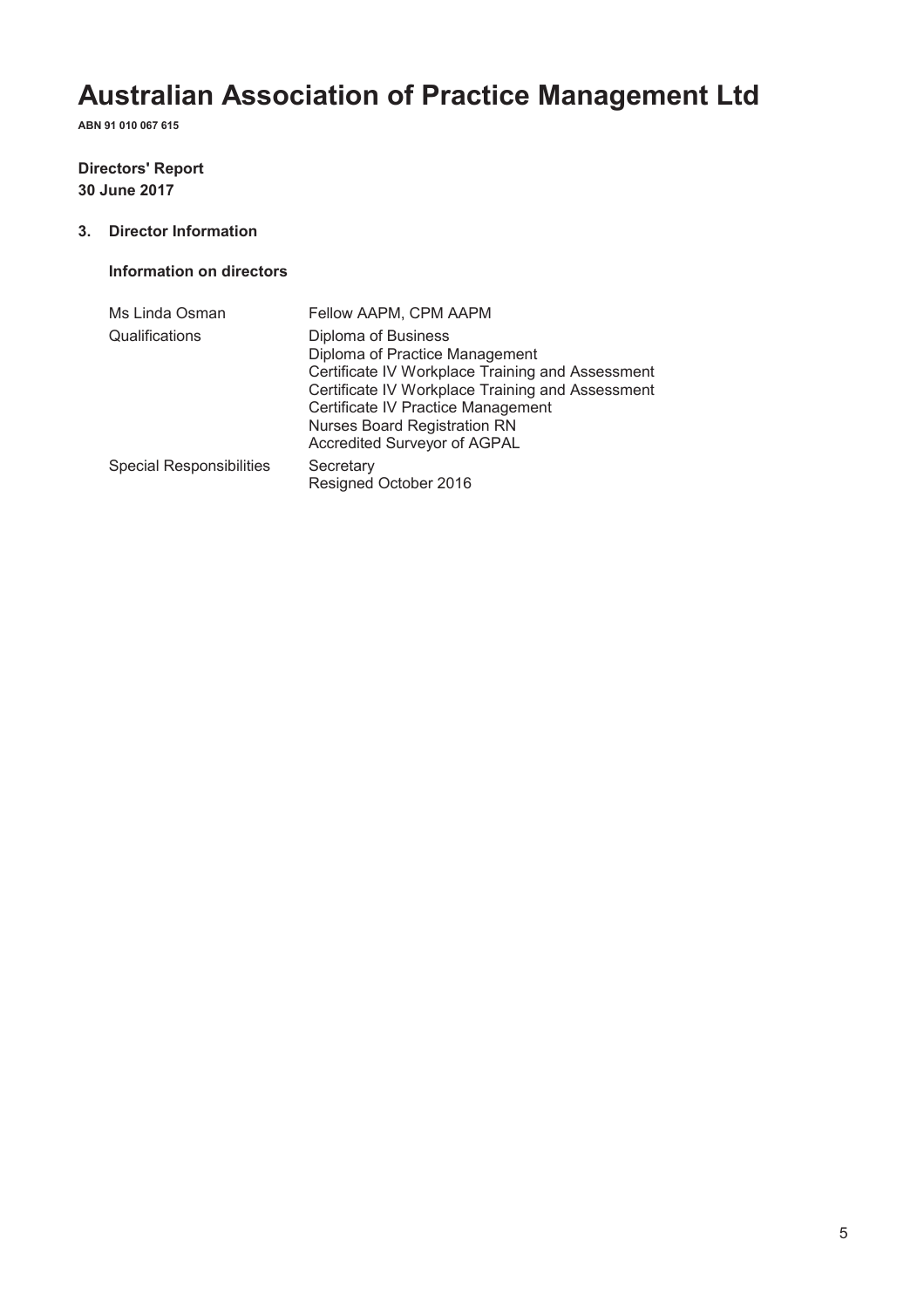**ABN 91 010 067 615**

# **Directors' Report 30 June 2017**

# **3. Director Information**

### **Meetings of directors**

During the financial year, 6 meetings of directors (including strategic planning) were held. Attendances by each director during the year were as follows:

|                     | Directors'<br><b>Meetings</b>          |                           | <b>Audit &amp; Risk</b><br><b>Committee</b><br><b>Meetings</b> |                           | Governance<br><b>Committee</b><br>Meetings |                           |
|---------------------|----------------------------------------|---------------------------|----------------------------------------------------------------|---------------------------|--------------------------------------------|---------------------------|
|                     | <b>Number</b><br>eligible to<br>attend | <b>Number</b><br>attended | <b>Number</b><br>eligible to<br>attend                         | <b>Number</b><br>attended | <b>Number</b><br>eligible to<br>attend     | <b>Number</b><br>attended |
| Ms Cathy Baynie     | 5                                      | 5                         |                                                                |                           | 3                                          | 3                         |
| Ms Jacqueline Beer  | 5                                      | 5                         | 4                                                              | 4                         |                                            |                           |
| Mr Richard Evans    | 6                                      | 6                         |                                                                |                           | 3                                          | 2                         |
| Mr Danny Haydon     | 6                                      | 6                         |                                                                |                           | 3                                          | 3                         |
| Ms Cecily Igglesden | 5                                      | 5                         |                                                                |                           |                                            |                           |
| Mr David Osman      | 3                                      | 3                         | $\overline{2}$                                                 | $\overline{2}$            |                                            |                           |
| Mr Gary Smith       | 6                                      | 5                         |                                                                |                           |                                            |                           |
| Ms Fiona Wong       | 6                                      | 6                         |                                                                |                           |                                            |                           |
| Ms Jannine de Veau  | $\overline{2}$                         | 1                         | $\mathfrak{p}$                                                 | $\mathfrak{p}$            |                                            |                           |
| Ms Lynne Green      | 2                                      |                           |                                                                |                           |                                            |                           |
| Ms Carolyn Ingram   | 2                                      | 2                         |                                                                |                           |                                            |                           |
| Mr Brett McPherson  | 2                                      | 2                         |                                                                |                           |                                            |                           |
| lMs Linda Osman     | $\overline{2}$                         | $\overline{2}$            |                                                                |                           |                                            |                           |

#### **4. Indemnification and insurance of officers**

The Company has paid premiums to insure each of the directors against liabilities for costs and expenses incurred by them in defending any legal proceedings arising out of their conduct while acting in the capacity of director of the Company, other than conduct involving a wilful breach of duty in relation to the Company.

The directors have not included details of the nature of the liabilities covered or the amount of the premium paid in respect of the directors' and officers' liability and legal expenses insurance contracts as such disclosure is prohibited under the terms of the contract.

### **Auditor's independence declaration**

The lead auditor's independence declaration in accordance with section 307C of the *Corporations Act 2001*, for the year ended 30 June 2017 has been received and can be found on page 8 of the financial report.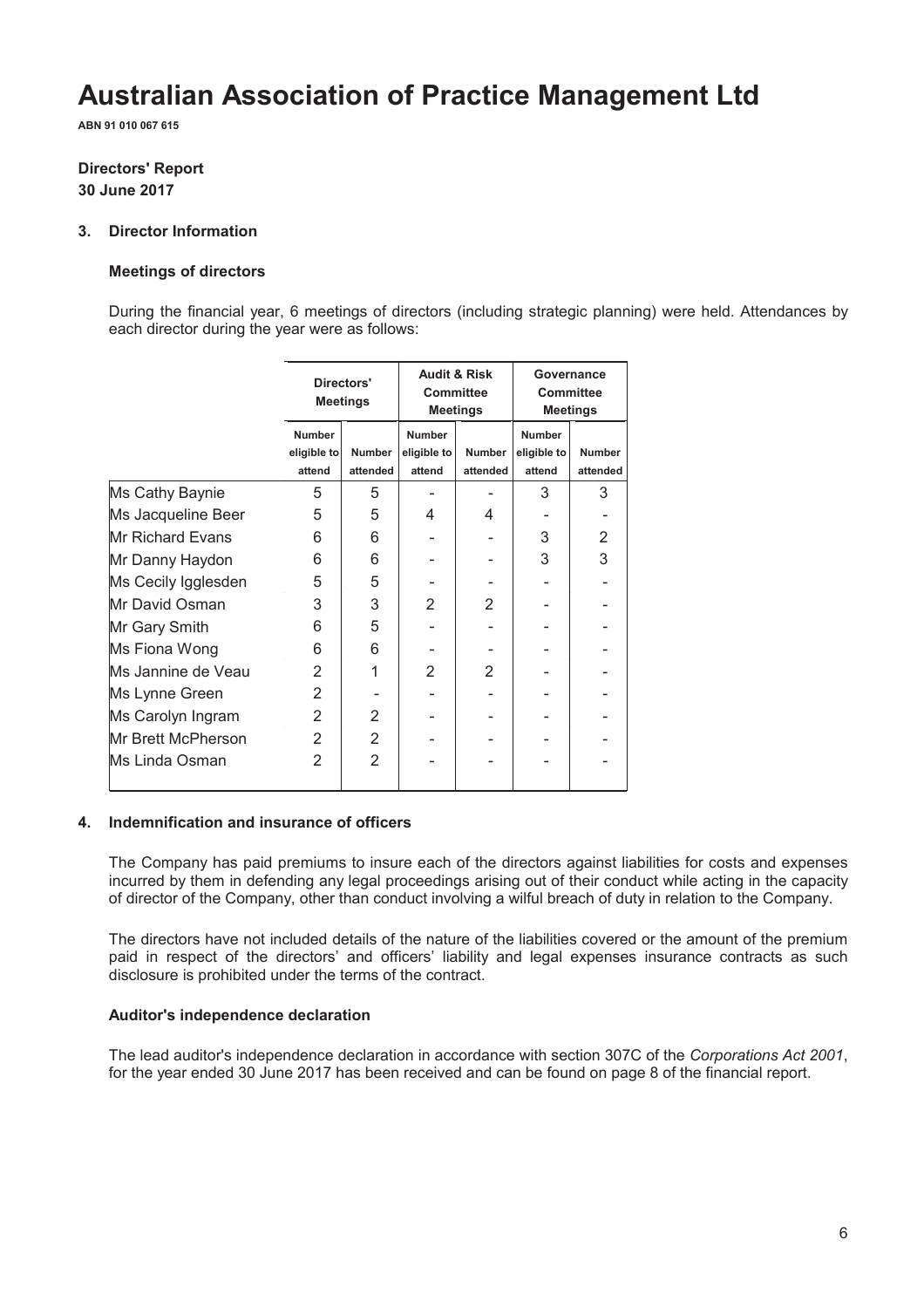ABN 91 010 067 615

# **Directors' Report** 30 June 2017

Signed in accordance with a resolution of the Board of Directors:

Heyl Director: ...

Director: ....... 

Dated 18 August 2017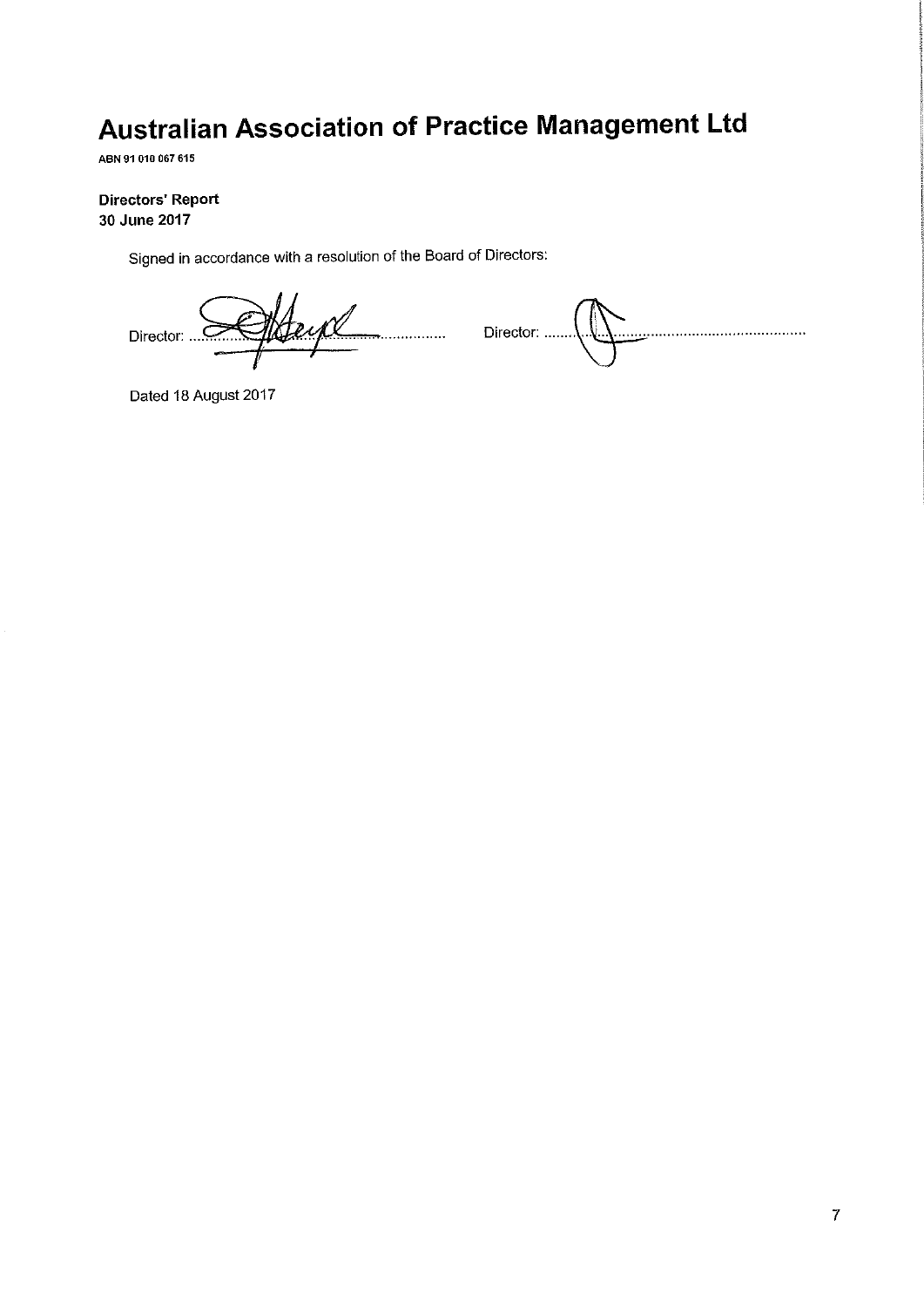**ABN 91 010 067 615**

### **Auditors Independence Declaration under Section 307C of the Corporations Act 2001 to the Directors of Australian Association of Practice Management Ltd**

I declare that, to the best of my knowledge and belief, during the year ended 30 June 2017, there have been:

- (i) no contraventions of the auditor independence requirements as set out in the *Corporations Act 2001* in relation to the audit; and
- (ii) no contraventions of any applicable code of professional conduct in relation to the audit.

ssurane PIL

Cutcher & Neale Assurance Pty Limited (An authorised audit company) (A

M.J. O'Connor **Director** 

15 August 2017

Newcastle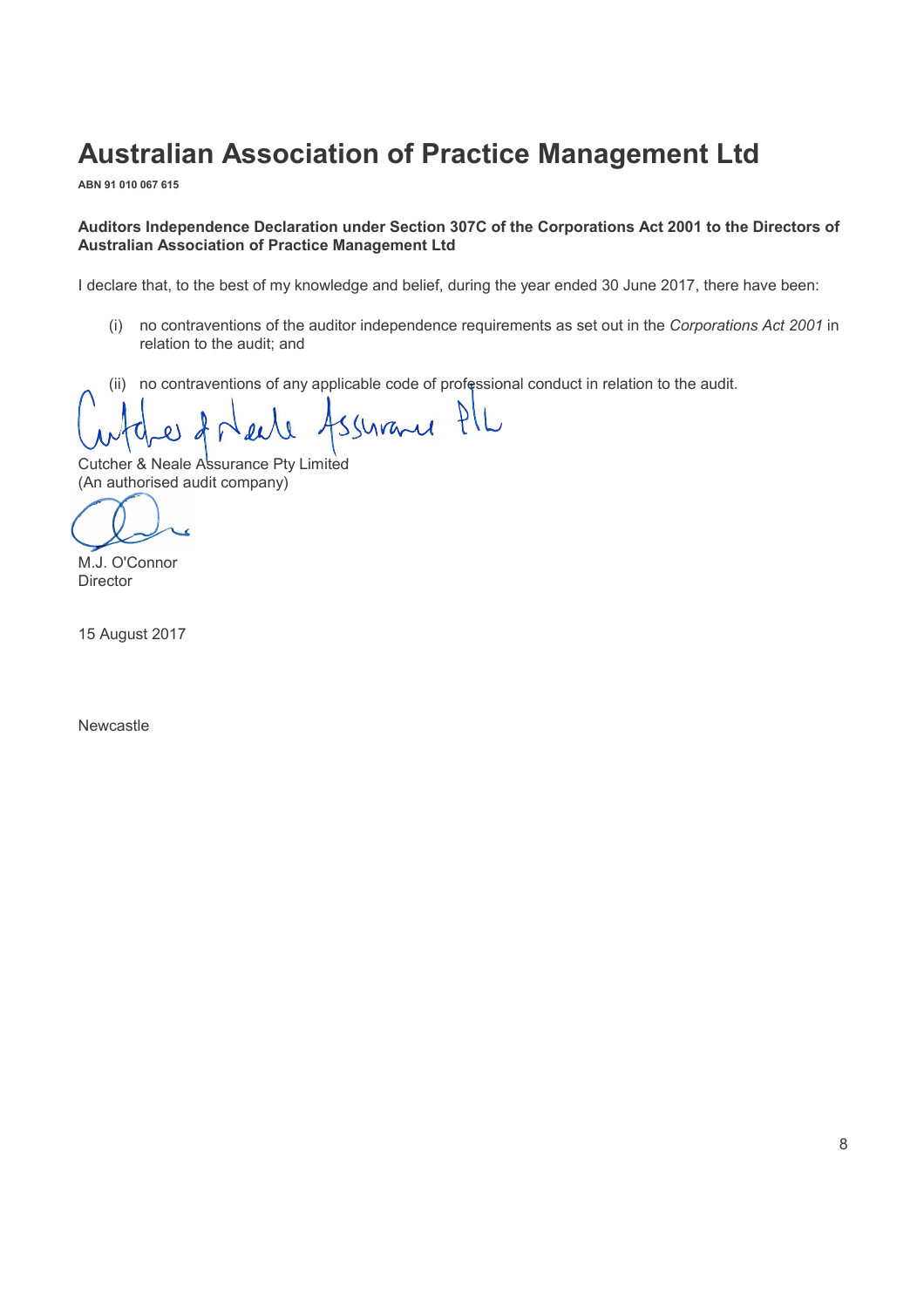**ABN 91 010 067 615**

#### **Independent Audit Report to the members of Australian Association of Practice Management Ltd**

#### **Report on the Audit of the Financial Report**

#### *Opinion*

We have audited the financial report of Australian Association of Practice Management Ltd (the Company), which comprises the statement of financial position as at 30 June 2017, the statement of surplus or deficit and other comprehensive income, the statement of changes in funds and the statement of cash flows for the year then ended, and notes to the financial statements, including a summary of significant accounting policies, and the directors' declaration.

In our opinion, the accompanying financial report of the Company is in accordance with the *Corporations Act 2001*, including:

- (i) giving a true and fair view of the Company's financial position as at 30 June 2017 and of its financial performance for the year ended; and
- (ii) complying with Australian Accounting Standards Reduced Disclosure Requirements and the *Corporations Regulations 2001*.

#### *Basis for Opinion*

We conducted our audit in accordance with Australian Auditing Standards - Reduced Disclosure Requirements. Our responsibilities under those standards are further described in the *Auditor's Responsibilities for the Audit of the Financial Report* section of our report. We are independent of the Company in accordance with the auditor independence requirements of the *Corporations Act 2001* and the ethical requirements of the Accounting Professional and Ethical Standards Board's APES 110 *Code of Ethics for Professional Accountants* (the Code) that are relevant to our audit of the financial report in Australia. We have also fulfilled our other ethical responsibilities in accordance with the Code.

We confirm that the independence declaration required by the *Corporations Act 2001*, which has been given to the directors of the Company, would be in the same terms if given to the directors as at the time of this auditor's report.

We believe that the audit evidence we have obtained is sufficient and appropriate to provide a basis for our opinion.

#### *Other Information*

The directors are responsible for the other information. The other information obtained at the date if this auditor's report was limited to the Directors report, (but does not include the financial report and our auditorís report thereon).

Our opinion on the financial report does not cover the other information and accordingly we do not express any form of assurance conclusion thereon.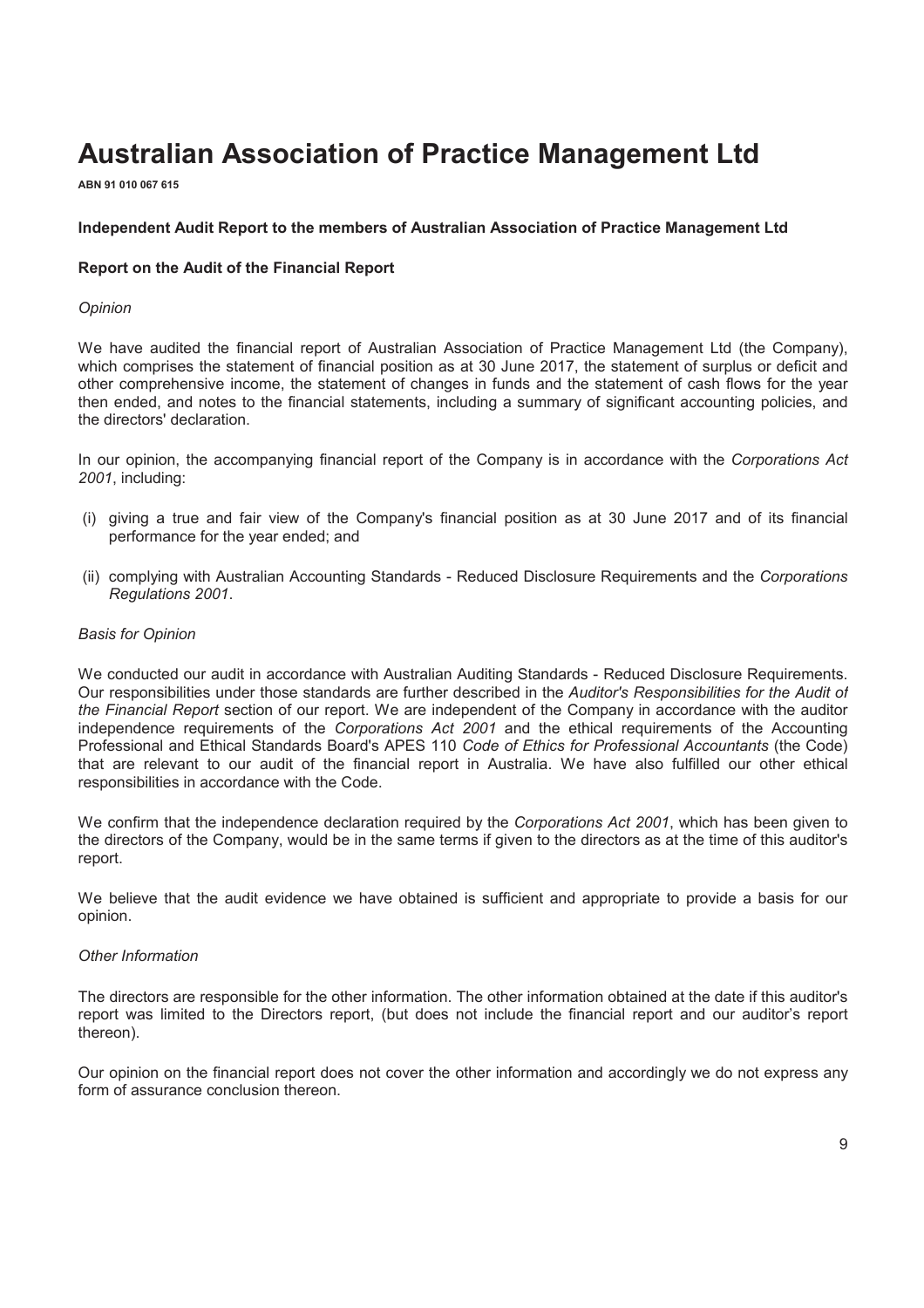**ABN 91 010 067 615**

#### **Independent Audit Report to the members of Australian Association of Practice Management Ltd**

In connection with our audit of the financial report, our responsibility is to read the other information and, in doing so, consider whether the other information is materially inconsistent with the financial report or our knowledge obtained in the audit or otherwise appears to be materially misstated. If, based on the work we have performed on the other information obtained prior to the date of this auditor's report, we conclude that there is a material misstatement of this other information, we are required to report that fact. We have nothing to report in this regard.

#### *Responsibilities of Directors for the Financial Report*

The directors of the Company are responsible for the preparation of the financial report that gives a true and fair view in accordance with Australian Accounting Standards - Reduced Disclosure Requirements and the *Corporations Act 2001* and for such internal control as the directors determine is necessary to enable the preparation of the financial report that gives a true and fair view and is free from material misstatement, whether due to fraud or error.

In preparing the financial report, the directors are responsible for assessing the the Companyís ability to continue as a going concern, disclosing, as applicable, matters related to going concern and using the going concern basis of accounting unless the directors either intend to liquidate the Company or to cease operations, or have no realistic alternative but to do so.

#### *Auditor's Responsibilities for the Audit of the Financial Report*

Our objectives are to obtain reasonable assurance about whether the financial report as a whole is free from material misstatement, whether due to fraud or error, and to issue an auditorís report that includes our opinion. Reasonable assurance is a high level of assurance, but is not a guarantee that an audit conducted in accordance with Australian Auditing Standards - Reduced Disclosure Requirements will always detect a material misstatement when it exists. Misstatements can arise from fraud or error and are considered material if, individually or in the aggregate, they could reasonably be expected to influence the economic decisions of users taken on the basis of the financial report.

A further description of our responsibilities for the audit of the financial report is located at the Auditing and Assurance Standards Board website at: http://www.auasb.gov.au/auditors\_responsibilities/ar4.pdf. This description forms part of the auditor's report.

Cutcher & Neale Assurance Pty Limited (Chartered Accountants)

M.J. O'Connor **Director** 

NEWCASTLE

21 August 2017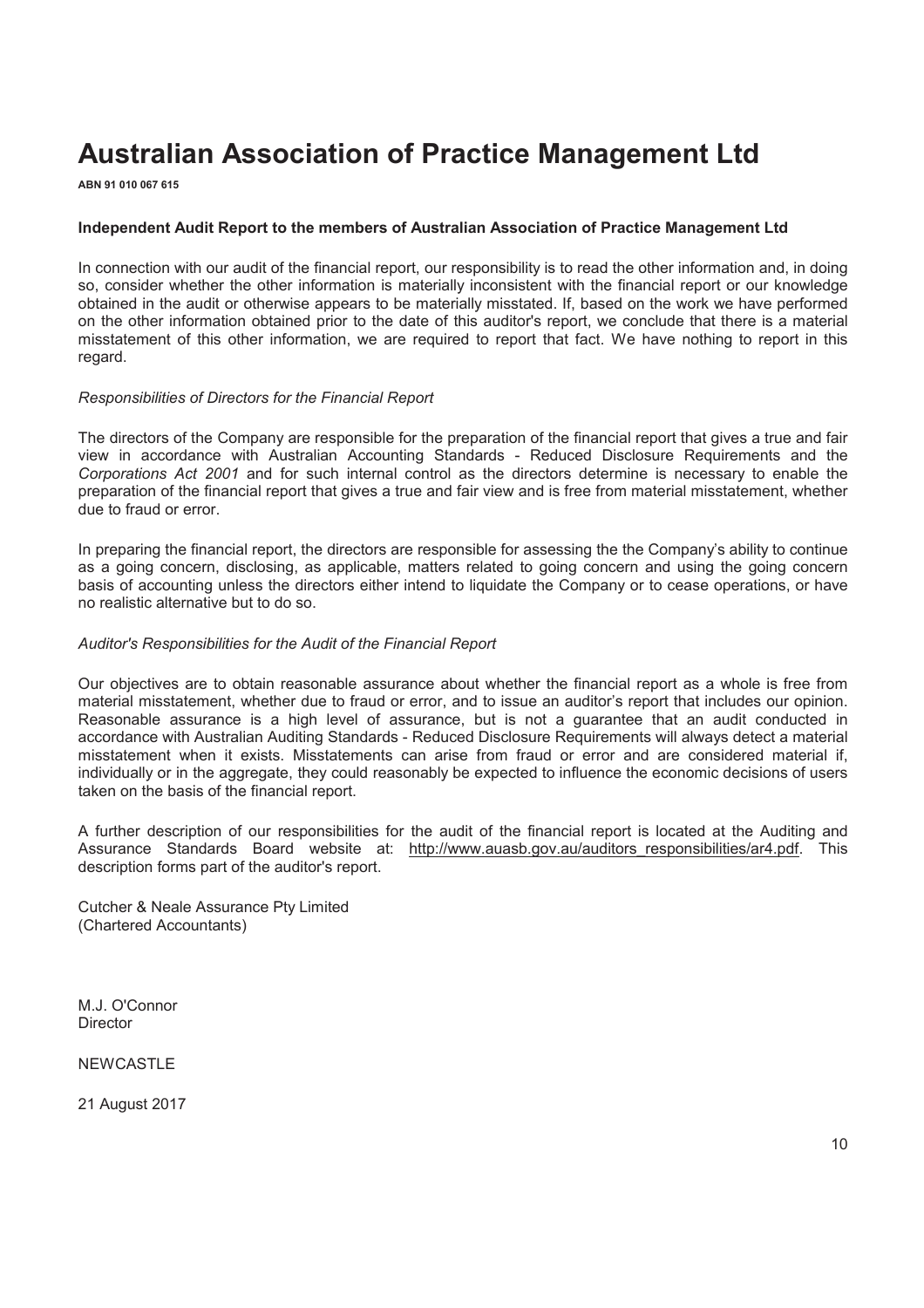ABN 91 010 067 615

#### **Directors' Declaration**

The directors of the entity declare that:

- The financial statements and notes, as set out on pages 12 to 28, are in accordance with the Corporations  $1<sup>1</sup>$ Act 2001 and:
	- (a) comply with Australian Accounting Standards Reduced Disclosure Requirements; and
	- (b) give a true and fair view of the financial position as at 30 June 2017 and of the performance for the year ended on that date of the entity.
- 2. In the directors' opinion, there are reasonable grounds to believe that the entity will be able to pay its debts as and when they become due and payable.

This declaration is made in accordance with a resolution of the Board of Directors.

yd Director ......

Director .......... 

Dated 18 August 2017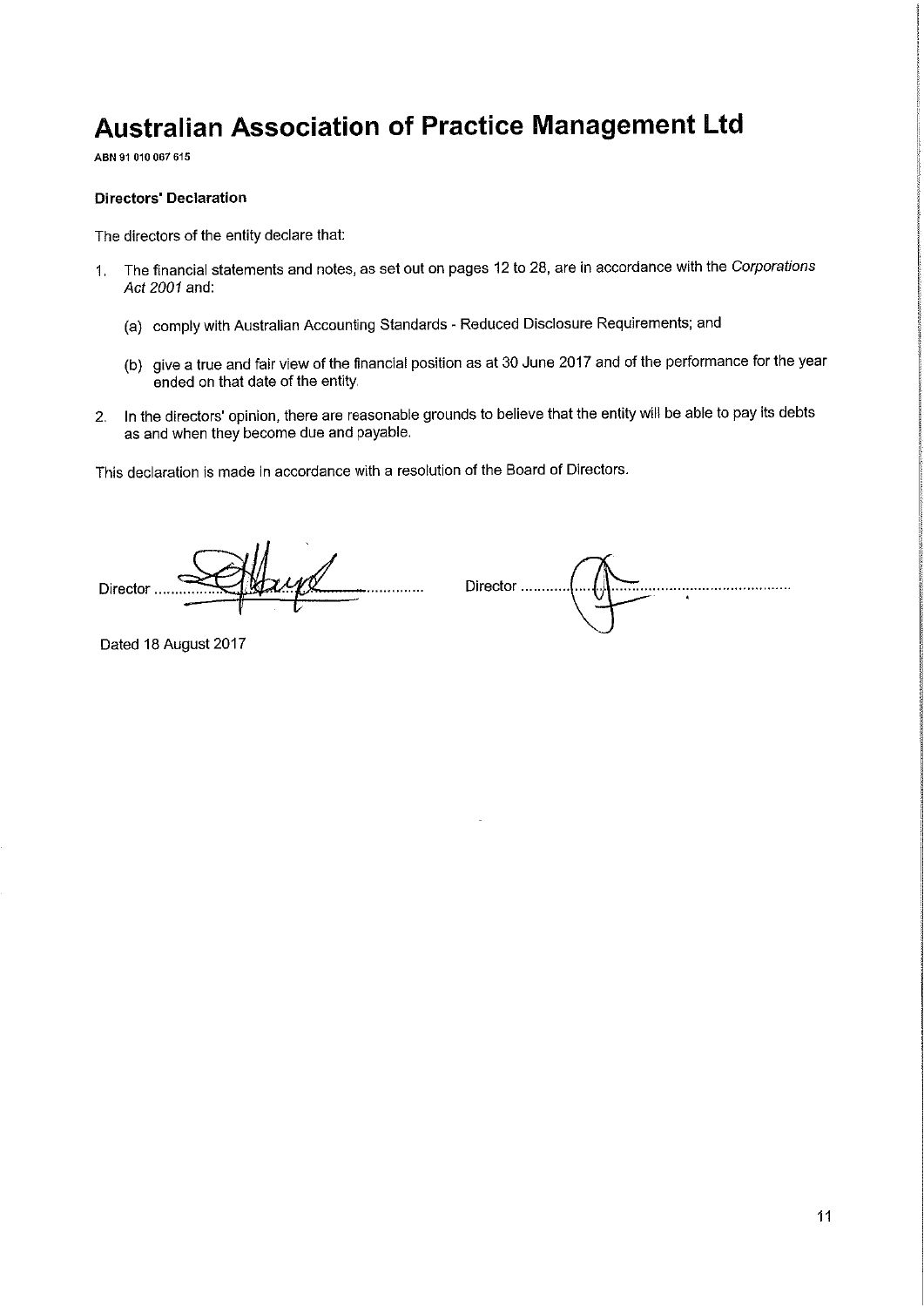**ABN 91 010 067 615**

# **Statement of Surplus or Deficit and Other Comprehensive Income For the Year Ended 30 June 2017**

|                                                             |             | 2017        | 2016        |
|-------------------------------------------------------------|-------------|-------------|-------------|
|                                                             | <b>Note</b> | S           | \$          |
| Revenue                                                     | 2           | 2,571,895   | 2,108,774   |
| Other income                                                | 2           | 26,287      | 26,228      |
| Employee benefits expense                                   |             | (679,994)   | (606, 566)  |
| Depreciation and amortisation expense                       |             | (38, 157)   | (35, 662)   |
| Board and governance expense                                |             | (103, 080)  | (87, 372)   |
| Occupancy expense                                           |             | (26, 322)   | (35, 760)   |
| Project and communication expense                           |             | (1,366,476) | (1,288,711) |
| Finance costs                                               |             | (15, 593)   | (15,936)    |
| Other expenses                                              |             | (80, 582)   | (83, 470)   |
| Surplus / (deficit) before income tax<br>Income tax expense | 1(d)        | 287,978     | (18, 475)   |
|                                                             |             |             |             |
| Surplus / (deficit) after income tax                        |             | 287,978     | (18, 475)   |
| Other comprehensive income for the year                     |             |             |             |
| <b>Total comprehensive income</b>                           |             | 287,978     | (18,475)    |

The accompanying notes form part of these financial statements.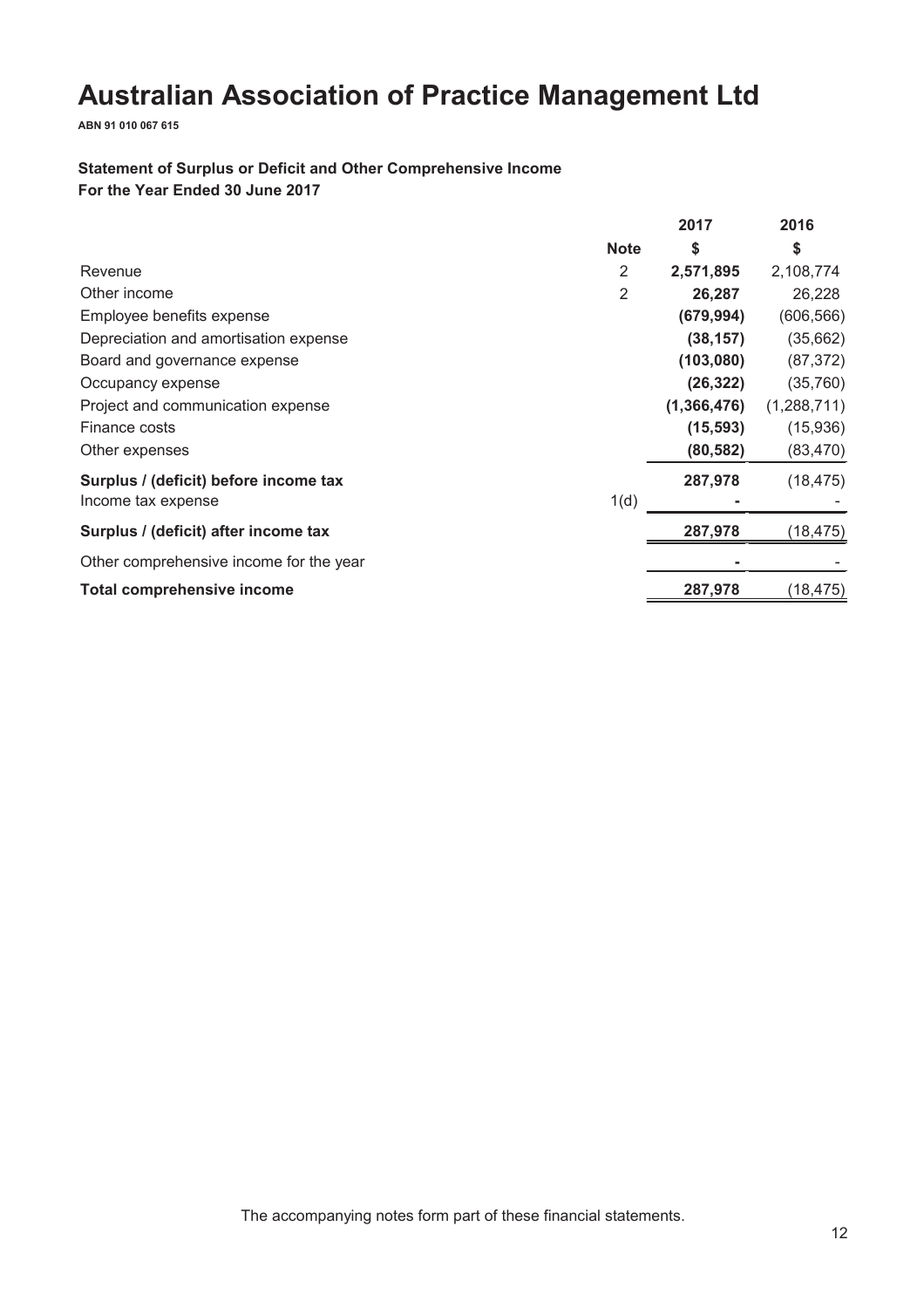**ABN 91 010 067 615**

# **Statement of Financial Position As at 30 June 2017**

|                                                  |                | 2017      | 2016      |
|--------------------------------------------------|----------------|-----------|-----------|
|                                                  | <b>Note</b>    | \$        | \$        |
| <b>ASSETS</b>                                    |                |           |           |
| <b>CURRENT ASSETS</b>                            |                |           |           |
| Cash and cash equivalents                        | 5              | 695,873   | 229,555   |
| Trade and other receivables                      | 6              | 54,170    | 124,287   |
| Other assets                                     | $\overline{7}$ | 82,475    | 65,078    |
| <b>TOTAL CURRENT ASSETS</b>                      |                | 832,518   | 418,920   |
| <b>NON-CURRENT ASSETS</b>                        |                |           |           |
| Property, plant and equipment                    | 8              | 1,064,725 | 1,081,959 |
| Intangible assets                                | 9              | 30,459    | 37,926    |
| TOTAL NON-CURRENT ASSETS                         |                | 1,095,184 | 1,119,885 |
| <b>TOTAL ASSETS</b>                              |                | 1,927,702 | 1,538,805 |
| <b>LIABILITIES</b><br><b>CURRENT LIABILITIES</b> |                |           |           |
| Trade and other payables                         | 10             | 651,219   | 535,296   |
| <b>Borrowings</b>                                | 11             | 99,036    | 117,257   |
| Employee benefits                                | 12             | 44,893    | 49,845    |
| <b>TOTAL CURRENT LIABILITIES</b>                 |                | 795,148   | 702,398   |
| <b>NON-CURRENT LIABILITIES</b>                   |                |           |           |
| Long-term provisions                             | 12             | 14,380    | 6,211     |
| TOTAL NON-CURRENT LIABILITIES                    |                | 14,380    | 6,211     |
| <b>TOTAL LIABILITIES</b>                         |                | 809,528   | 708,609   |
| <b>NET ASSETS</b>                                |                | 1,118,174 | 830,196   |
|                                                  |                |           |           |
| <b>FUNDS</b>                                     |                |           |           |
| <b>Accumulated Surplus</b>                       |                | 1,118,174 | 830,196   |
| <b>TOTAL FUNDS</b>                               |                | 1,118,174 | 830,196   |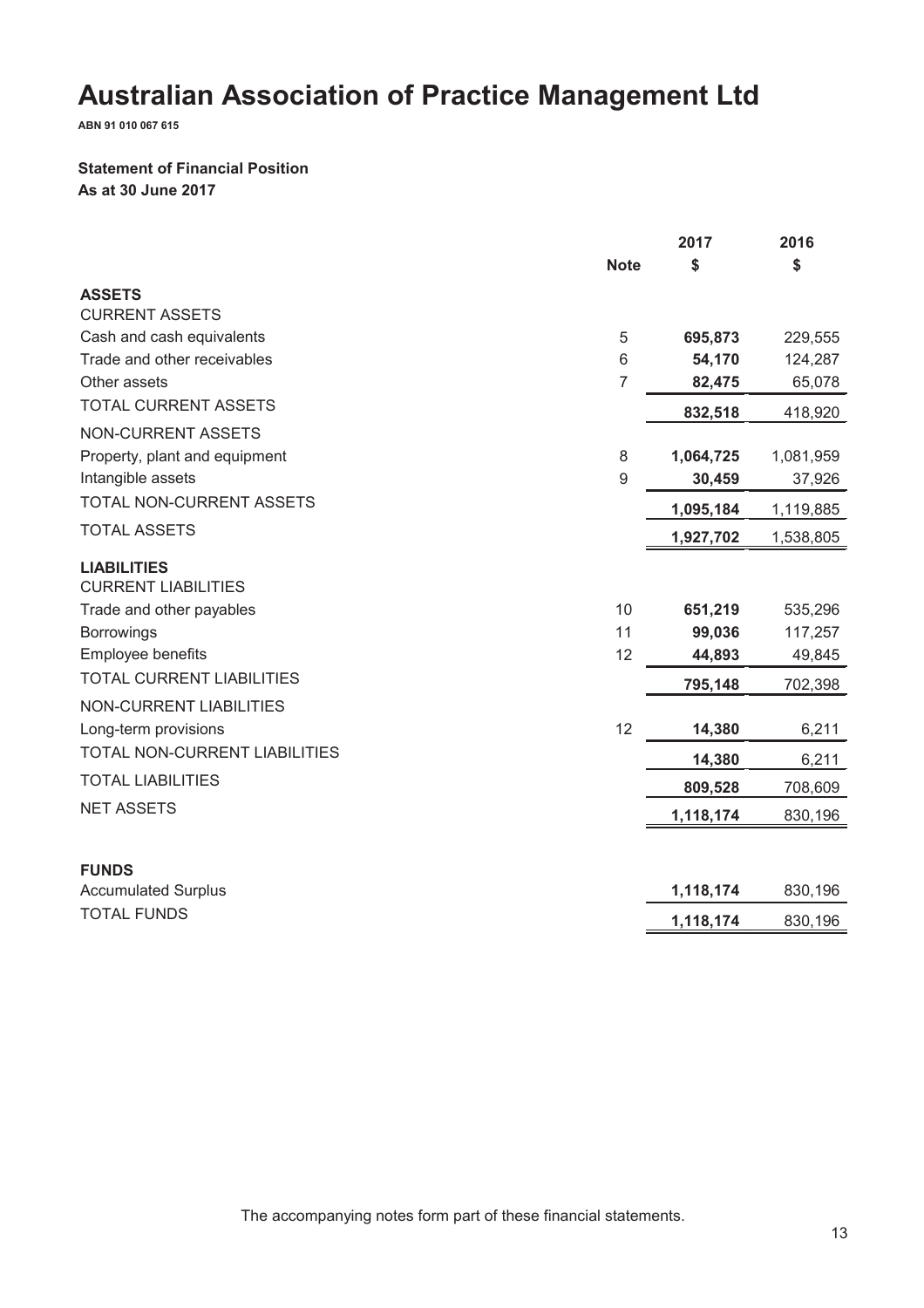**ABN 91 010 067 615**

# **Statement of Changes in Funds For the Year Ended 30 June 2017**

| - 1 |  |
|-----|--|
| ۰.  |  |

|                               | <b>Retained</b><br><b>Earnings</b> |
|-------------------------------|------------------------------------|
|                               | S                                  |
| <b>Balance at 1 July 2016</b> | 830,196                            |
| Total comprehensive income    | 287,978                            |
| Balance at 30 June 2017       | 1,118,174                          |
| 2016                          |                                    |
|                               | <b>Retained</b><br><b>Earnings</b> |
|                               | S                                  |
| <b>Balance at 1 July 2015</b> | 848,671                            |
| Total comprehensive income    | (18.475)                           |

**Balance at 30 June 2016** 830,196

The accompanying notes form part of these financial statements.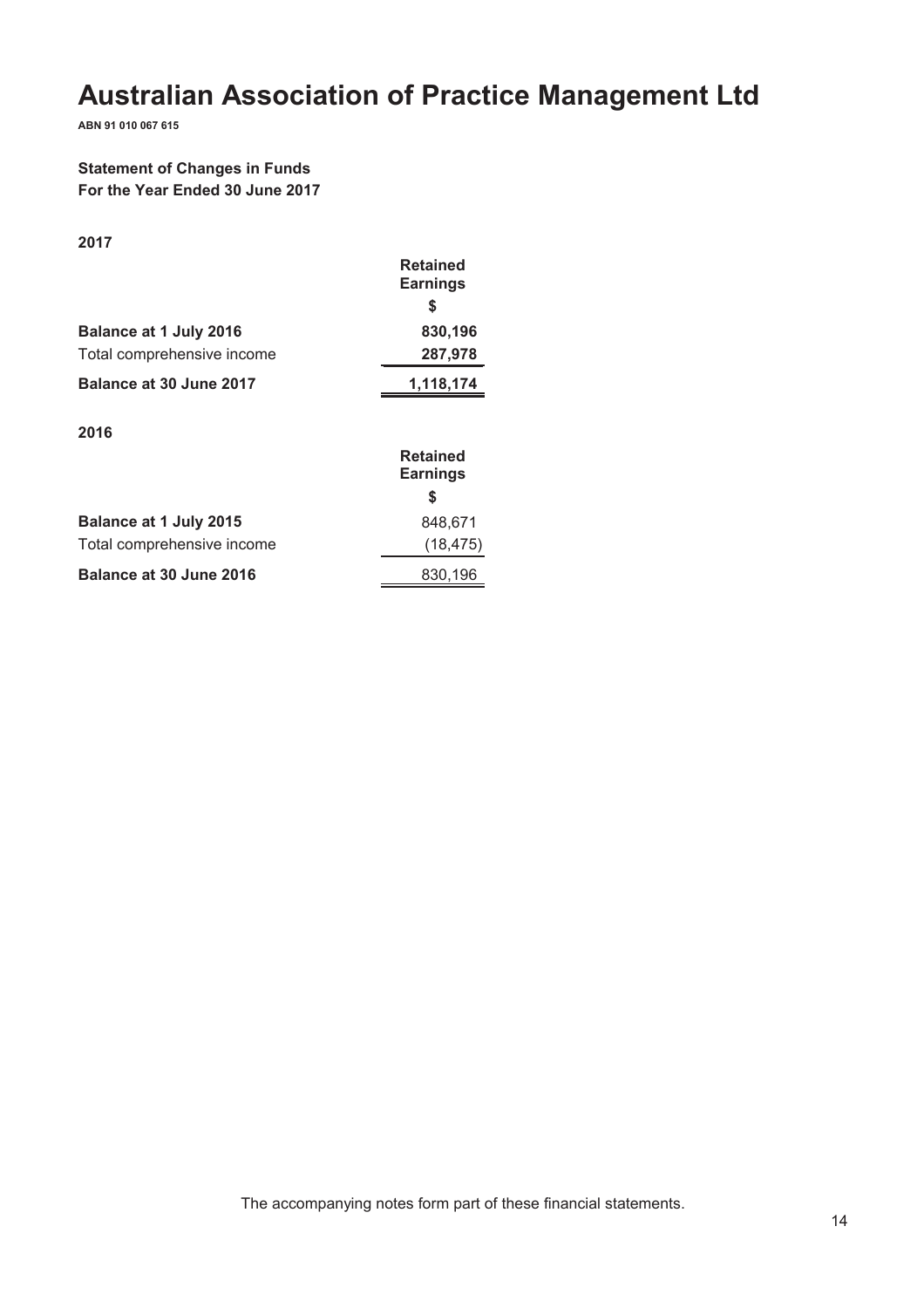**ABN 91 010 067 615**

# **Statement of Cash Flows**

**For the Year Ended 30 June 2017**

|                                                                          |             | 2017        | 2016          |
|--------------------------------------------------------------------------|-------------|-------------|---------------|
|                                                                          | <b>Note</b> | \$          | S             |
| <b>CASH FLOWS FROM OPERATING ACTIVITIES:</b>                             |             |             |               |
| Receipts from customers                                                  |             | 2,901,937   | 2,248,202     |
| Payments to suppliers and employees                                      |             | (2,390,695) | (2, 150, 444) |
| Interest received                                                        |             | 2,347       | 1,906         |
| Finance costs                                                            |             | (15, 593)   | (15,936)      |
| Net cash provided by / (used in) operating activities                    |             | 497,996     | 83,728        |
| <b>CASH FLOWS FROM INVESTING ACTIVITIES:</b>                             |             |             |               |
| Purchase of property, plant and equipment                                |             | (11, 957)   | (124, 787)    |
| Purchase of intangible assets                                            |             | (1,500)     | (2,400)       |
| Net cash used by investing activities                                    |             | (13, 457)   | (127, 187)    |
| <b>CASH FLOWS FROM FINANCING ACTIVITIES:</b><br>Proceeds from borrowings |             |             |               |
| Repayment of borrowings                                                  |             | (18, 221)   | (381)         |
| Net cash used by financing activities                                    |             |             |               |
|                                                                          |             | (18, 221)   | (381)         |
| Net increase / (decrease) in cash and cash equivalents held              |             | 466,318     | (43, 840)     |
| Cash and cash equivalents at beginning of year                           |             | 229,555     | 273,395       |
| Cash and cash equivalents at end of financial year                       | 5           | 695,873     | 229,555       |
|                                                                          |             |             |               |

The accompanying notes form part of these financial statements.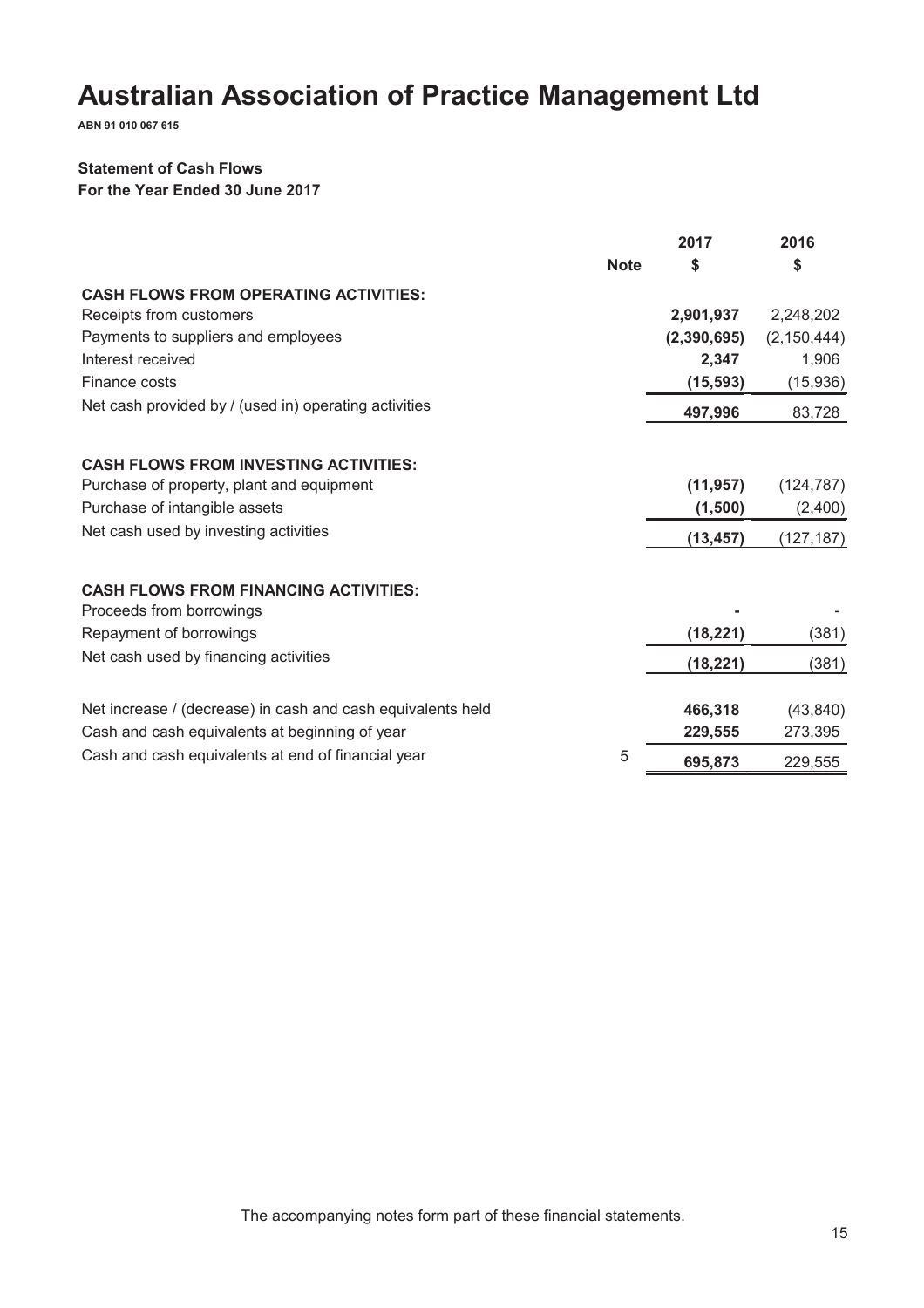**ABN 91 010 067 615**

**Notes to the Financial Statements For the Year Ended 30 June 2017**

#### **1 Summary of Significant Accounting Policies**

#### **(a) Basis of preparation**

The financial statements are general purpose financial statements that have been prepared in accordance with Australian Accounting Standards - Reduced Disclosure Requirements, (including Australian Accounting Interpretations), authoritative pronouncements of the Australian Accounting Standards Board and the *Corporations Act 2001*.

Australian Accounting Standards set out accounting policies that the AASB has concluded would result in financial statements containing relevant and reliable information about transactions, events and conditions. Material accounting policies adopted in the preparation of these financial statements are presented below and have been consistently applied unless otherwise stated.

The financial statements have been prepared on an accruals basis and are based on historical costs modified, where applicable, by the measurement at fair value of selected non-current assets, financial assets and financial liabilities.

#### **(b) Comparative figures**

When required by Accounting Standards, comparative figures have been adjusted to conform to changes in presentation for the current financial year.

#### **(c) Critical accounting estimates and judgments**

The directors evaluate estimates and judgments incorporated into the financial statements based on historical knowledge and best available current information. Estimates assume a reasonable expectation of future events and are based on current trends and economic data, obtained both externally and within the Company.

#### **Key estimates - impairment of plant and equipment**

The Company assesses impairment at the end of the reporting year by evaluating conditions specific to the Company that may be indicative of impairment triggers. Recoverable amounts of relevant assets are reassessed using value-in-use calculations which incorporate various key assumptions.

#### **(d) Income tax**

No provision for income tax has been raised as the Company is exempt from income tax under Div 50 of the *Income Tax Assessment Act 1997*.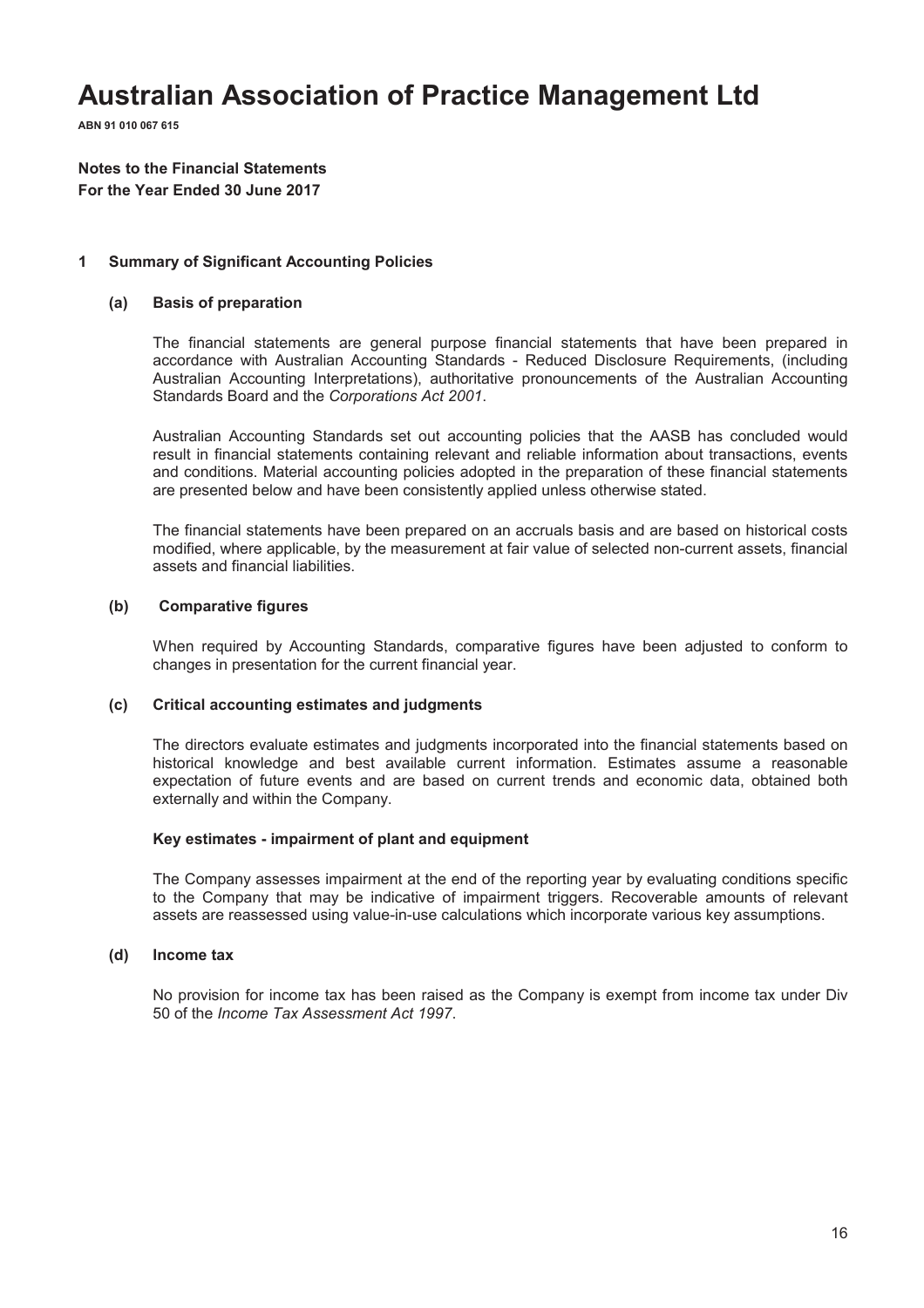**ABN 91 010 067 615**

### **Notes to the Financial Statements For the Year Ended 30 June 2017**

#### **1 Summary of Significant Accounting Policies**

#### **(e) Revenue and other income**

The Company recognises revenue when the amount of revenue can be reliably measured, it is probable that future economic benefits will flow to the entity and specific criteria have been met for each of the activities as discussed below.

#### **Conference income**

Conference income is recognised as revenue in the period to which the conference relates.

#### **Membership and sponsorship income**

Membership and sponsorship income is recognised as revenue in the period to which it relates.

#### **Interest revenue**

Interest revenue is recognised on a proportional basis taking into account the interest rates applicable to the financial assets.

#### **Provision of services**

Revenue recognition relating to the provision of services is recognised on delivery of the service to the member.

No amounts are included in the financial statements for services donated by volunteers.

All revenue is stated net of the amount of goods and services tax (GST).

#### **(f) Cash and cash equivalents**

Cash and cash equivalents include cash on hand, deposits held at call with banks, other short-term highly liquid investments with original maturities of three months or less.

#### **(g) Property, plant and equipment**

#### **Property**

Land and buildings are measured at cost less accumulated depreciation and impairment losses.

#### **Plant and equipment**

Plant and equipment are measured on the cost basis less depreciation and impairment losses. Cost includes expenditure that is directly attributable to the asset.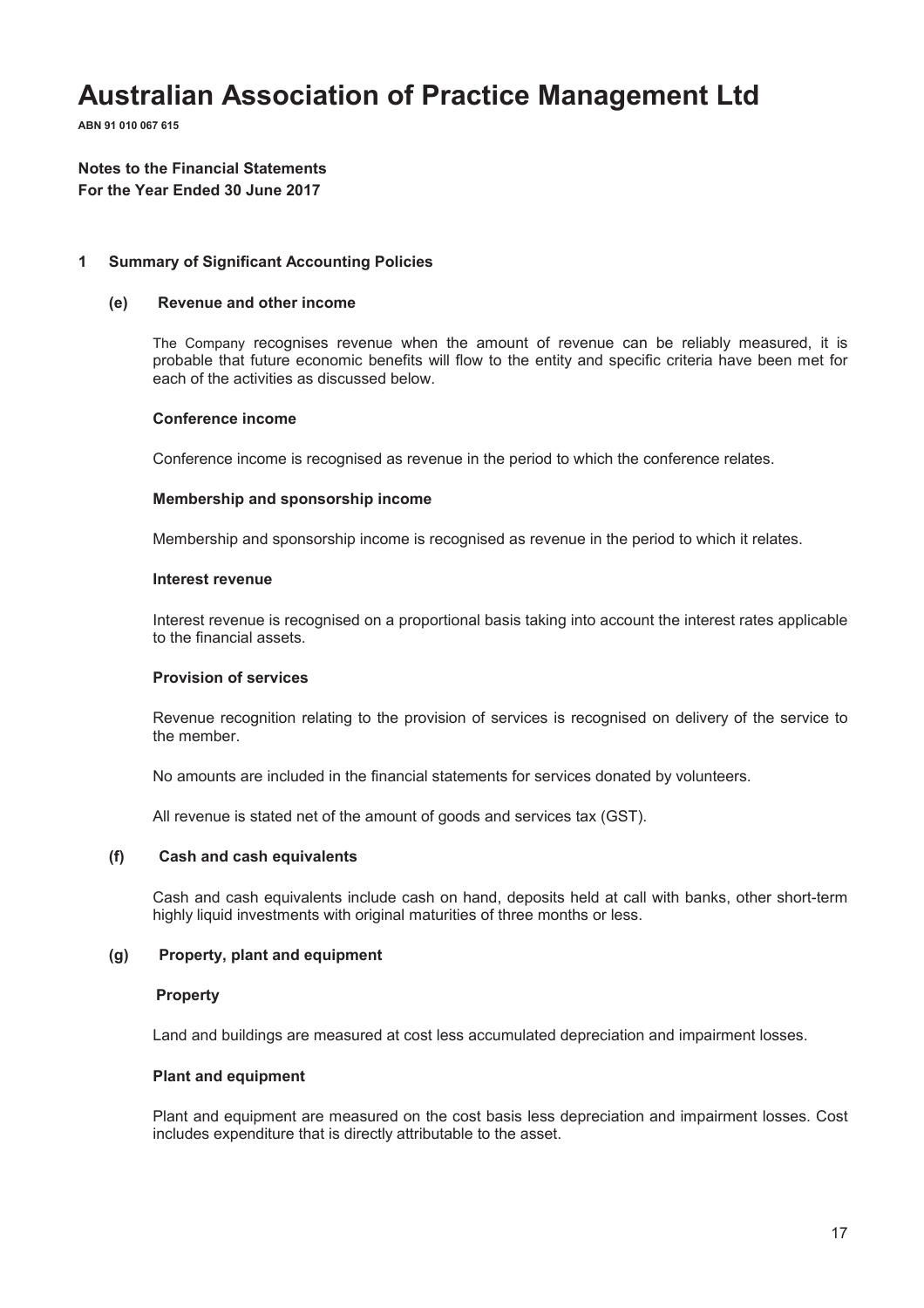**ABN 91 010 067 615**

# **Notes to the Financial Statements For the Year Ended 30 June 2017**

#### **1 Summary of Significant Accounting Policies**

#### **(g) Property, plant and equipment**

#### **Depreciation**

The depreciable amount of all fixed assets including buildings and capitalised leased assets, but excluding freehold land, is depreciated on a straight-line basis over the asset's useful life to the Company commencing from the time the asset is held ready for use.

The depreciation rates used for each class of depreciable assets are:

| <b>Class of Fixed Asset</b> | <b>Depreciation Rate</b> |
|-----------------------------|--------------------------|
| Buildings                   | 2.5% PC                  |
| Plant and Equipment         | 5-33% PC                 |

The assets' residual values, depreciation methods and useful lives are reviewed, and adjusted if appropriate, at the end of each reporting period.

An asset's carrying amount is written down immediately to its recoverable amount if the asset's carrying amount is greater than its estimated recoverable amount.

Gains and losses on disposals are determined by comparing proceeds with the carrying amount. These gains and losses are included in the statement of surplus or deficit and other comprehensive income.

### **(h) Financial instruments**

#### **Initial recognition and measurement**

Financial assets and financial liabilities are recognised when the entity becomes a party to the contractual provisions of the instrument. For financial assets, this is the equivalent to the date that the Company commits itself to either the purchase or sale of the asset (i.e. trade date accounting is adopted).

Financial instruments are initially measured at fair value plus transaction costs, except where the instrument is classified 'at fair value through profit or loss' in which case transaction costs are expensed to profit or loss immediately.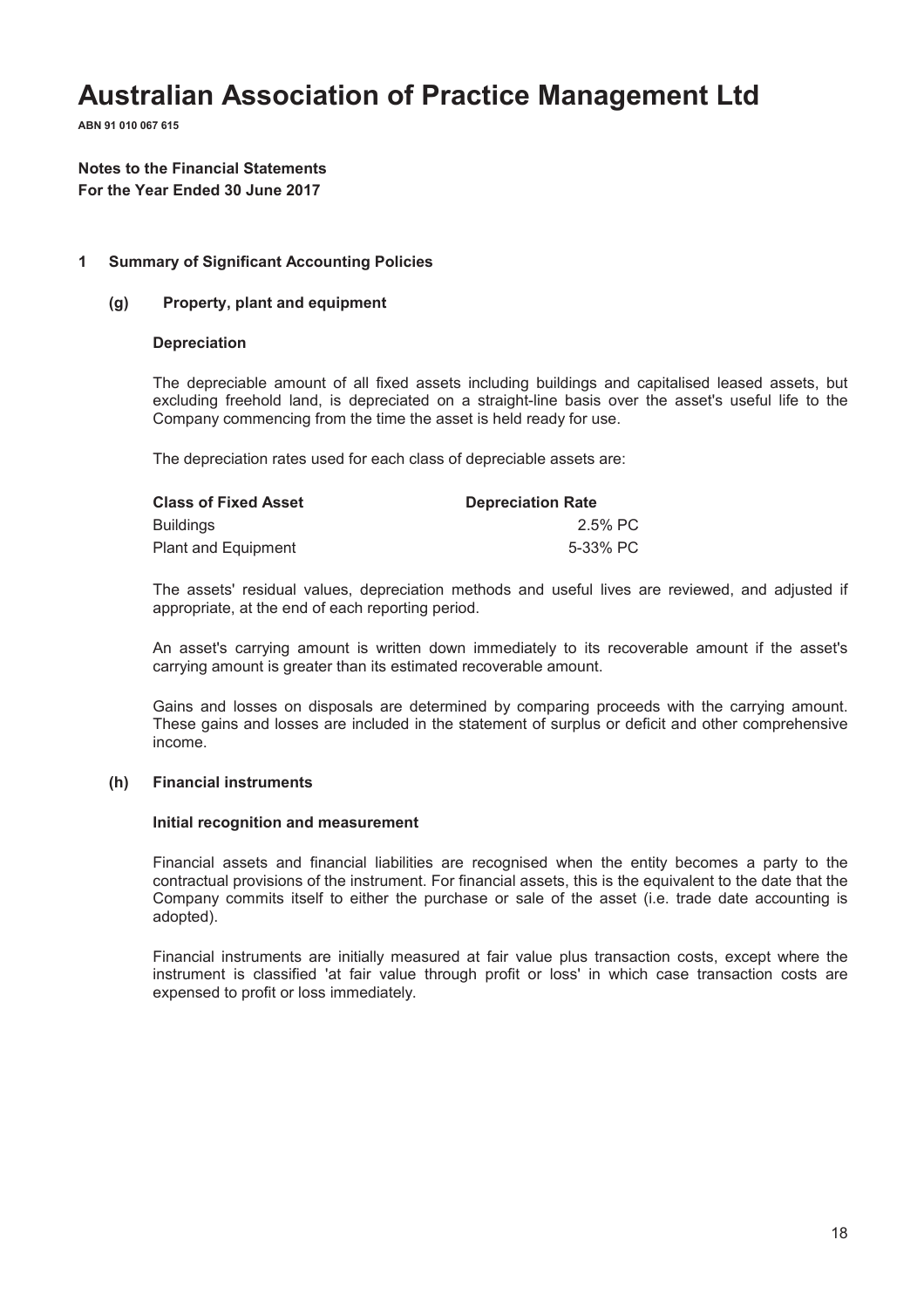**ABN 91 010 067 615**

# **Notes to the Financial Statements For the Year Ended 30 June 2017**

### **1 Summary of Significant Accounting Policies**

#### **(h) Financial instruments**

#### **Classification and subsequent measurement**

Financial instruments are subsequently measured at either fair value, amortised cost using the effective interest rate method, or cost. *Fair value* represents the amount for which an asset could be exchanged or a liability settled, between knowledgeable, willing parties in an arm's length transaction. Where available, quoted prices in an active market are used to determine fair value. In other circumstances, valuation techniques are adopted.

#### *(i) Loans and receivables*

Loans and receivables are non-derivative financial assets with fixed or determinable payments that are not quoted in an active market and are subsequently measured at amortised cost.

Loans and receivables are included in current assets, except for those which are not expected to mature within 12 months after the end of the reporting year.

#### *(ii) Financial liabilities*

Non-derivative financial liabilities (excluding financial guarantees) are subsequently measured at amortised cost. Fees payable on the establishment of loan facilities are recognised as transaction costs of the loan.

Borrowings are classified as current liabilities unless the Company has an unconditional right to defer settlement of the liability for at least 12 months after the reporting date.

#### **Impairment**

Objective evidence that a financial asset is impaired includes default by a debtor, evidence that the debtor is likely to enter bankruptcy or adverse economic conditions in the stock exchange. At the end of each reporting period, the Company assesses whether there is objective evidence that a financial asset has been impaired through the occurrence of a loss event.

Impairment losses are recognised through an allowance account for loans and receivables in the statement of surplus or deficit and other comprehensive income.

Where a subsequent event causes the amount of the impairment loss to decrease (e.g. payment received), the reduction in the allowance account (provision for impairment of receivables) is taken through profit and loss.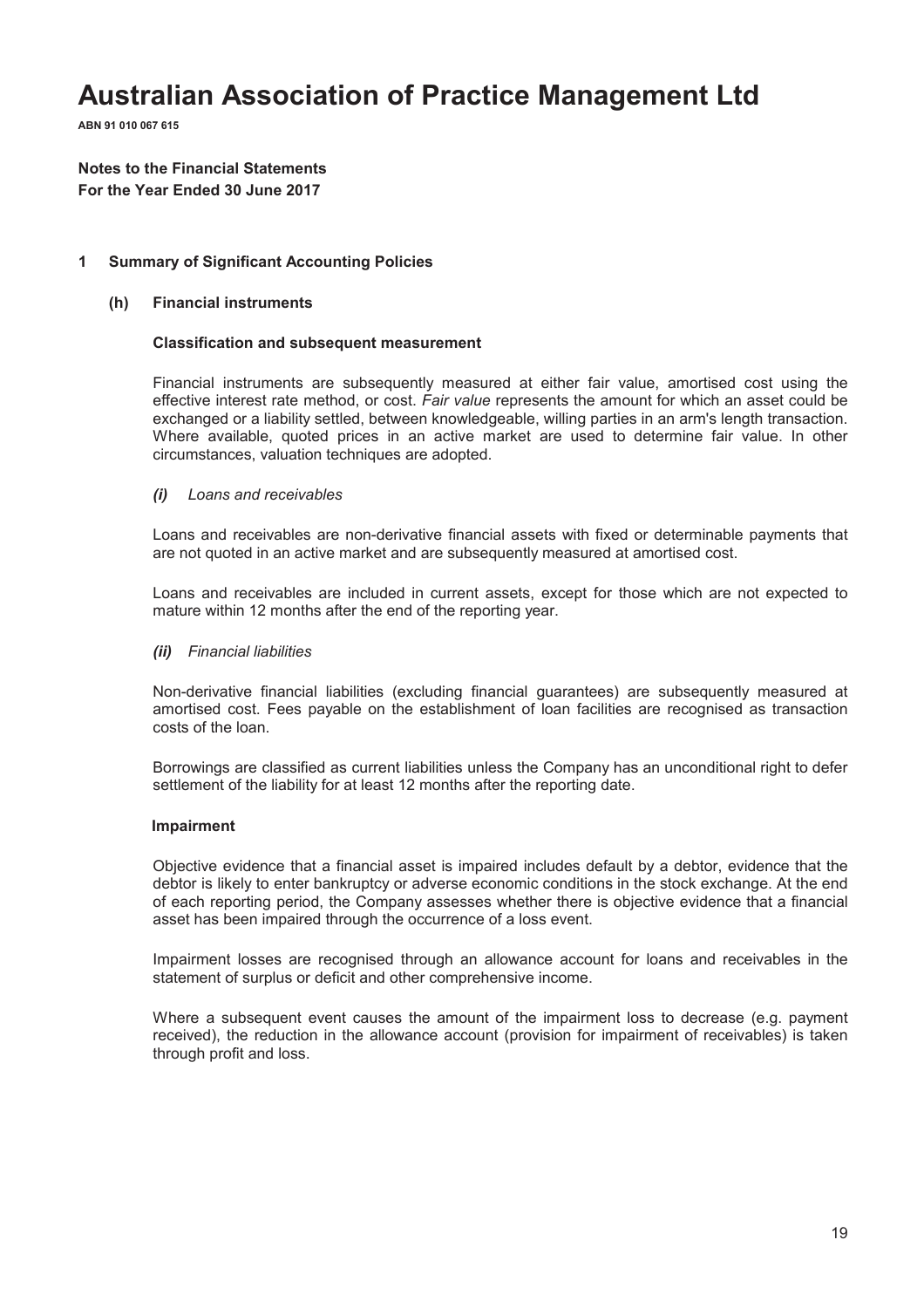**ABN 91 010 067 615**

**Notes to the Financial Statements For the Year Ended 30 June 2017**

#### **1 Summary of Significant Accounting Policies**

#### **(h) Financial instruments**

#### **Derecognition**

Financial assets are derecognised where the contractual rights to receipt of cash flows expire or the asset is transferred to another party whereby the entity no longer has any significant continuing involvement in the risks and benefits associated with the asset. Financial liabilities are derecognised where the related obligations are either discharged, cancelled or expired. The difference between the carrying value of the financial liability extinguished or transferred to another party and the fair value of consideration paid, including the transfer of non-cash assets or liabilities assumed, is recognised in profit or loss.

Financial instruments are recognised initially using trade date accounting, i.e. on the date that the Company becomes party to the contractual provisions of the instrument.

On initial recognition, all financial instruments are measured at fair value plus transaction costs (except for instruments measured at fair value through profit or loss where transaction costs are expensed as incurred).

#### **(i) Impairment of non-financial assets**

At the end of each reporting year, the Company reviews the carrying values of its tangible and intangible assets to determine whether there is any indication that those assets have been impaired. If such an indication exists, the recoverable amount of the asset, being the higher of the asset's fair value less costs to sell and value in use, is compared to the asset's carrying value. Value in use is either the discounted cash flows relating to the asset or depreciated replacement cost if the criteria in AASB 136 'Impairment of Assets' are met. Any excess of the asset's carrying value over its recoverable amount is expensed to the statement of surplus or deficit and other comprehensive income.

Where the future economic benefits of the asset are not primarily dependent upon the asset's ability to generate net cash inflows and when the Company would, if deprived of the asset, replace its remaining future economic benefits, value in use is determined as the depreciated replacement cost of an asset.

Impairment losses are recognised as an expense immediately, unless the relevant asset is property, plant and equipment held at fair value (other than investment property carried at a revalued amount) in which case the impairment loss is treated as a revaluation decrease as described in the accounting policy for property, plant and equipment.

#### **(j) Intangibles**

#### **Trademarks**

Trademarks are recognised at cost of acquisition. Trademarks have a finite life and are carried at cost less any accumulated amortisation and any impairment losses. Trademarks are amortised over their useful life of 10 years.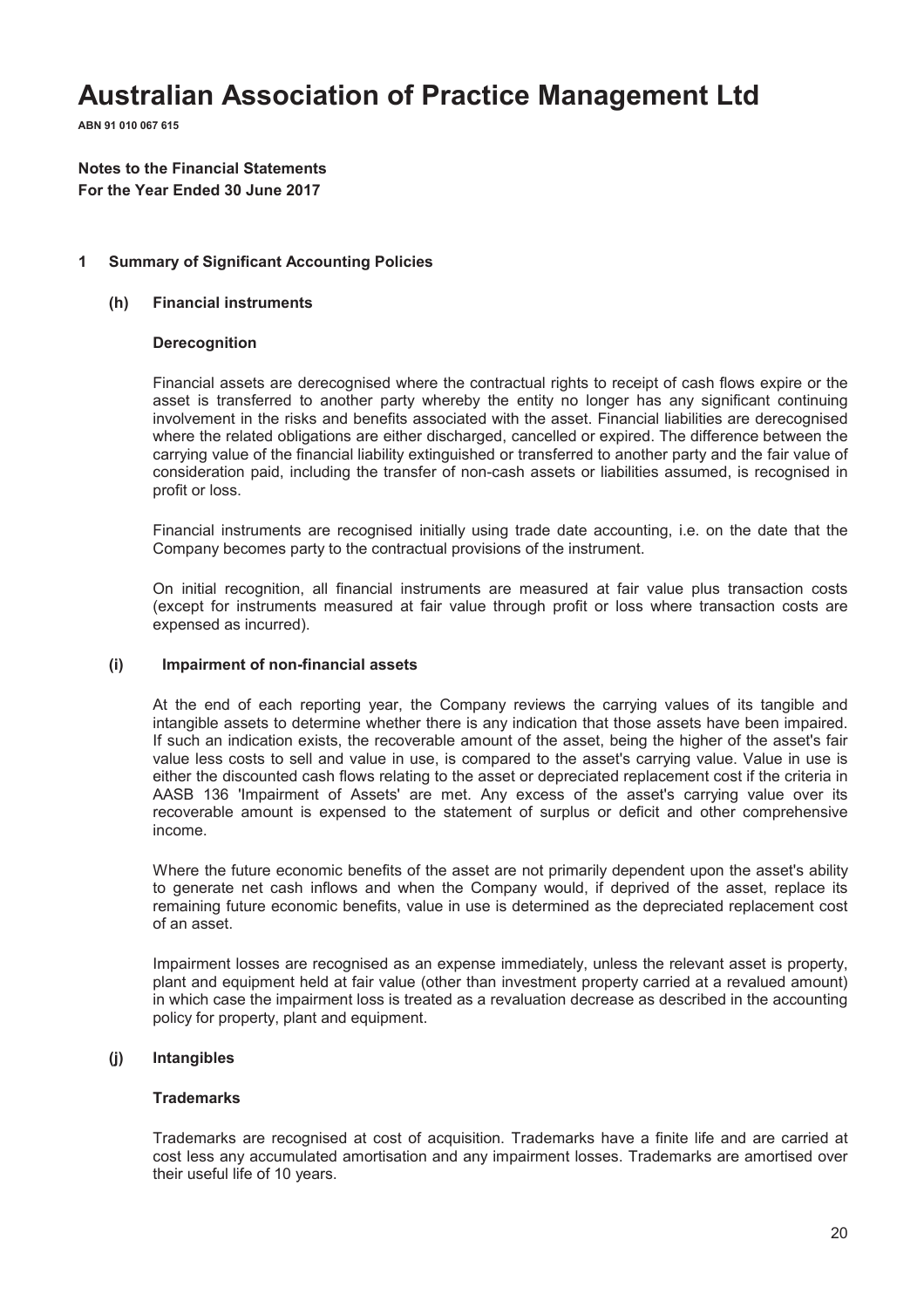**ABN 91 010 067 615**

# **Notes to the Financial Statements For the Year Ended 30 June 2017**

#### **1 Summary of Significant Accounting Policies**

#### **(j) Intangibles**

#### **Software**

Software is recorded at cost. Software has a finite life and is carried at cost less any accumulated amortisation and impairment losses. It has an estimated useful life of between four and five years.

#### **Amortisation**

Amortisation is based on the cost of an asset less its residual value.

Amortisation is recognised in profit or loss on a straight-line basis over the estimated useful lives of intangible assets, other than goodwill, from the date that they are available for use.

Amortisation methods, useful lives and residual values are reviewed at each reporting date and adjusted if appropriate.

### **(k) Trade and other payables**

Trade and other payables represent the liability outstanding at the end of the reporting period for goods and services received by the Company during the reporting period which remain unpaid including credit card liabilities. The balance is recognised as a current liability with the amounts normally paid within 30 days of recognition of the liability.

#### **(l) Borrowings**

Secured and unsecured loans have been obtained. Carrying amounts represent the amount expected to be repaid at settlement. Unsecured loans are considered to be repayable at call and therefore presented as current liabilities.

#### **(m) Employee benefits**

Provision is made for the Company's liability for employee benefits arising from services rendered by employees to the end of the reporting year. Employee benefits that are expected to be settled within one year have been measured at the amounts expected to be paid when the liability is settled.

Employee benefits payable later than one year have been measured at the present value of the estimated future cash outflows to be made for those benefits. In determining the liability consideration is given to employee wage increases and the probability that the employee may not satisfy vesting requirements. Those cash outflows are discounted using market yields on national government bonds with terms to maturity that match the expected timing of cashflows.

Provisions for Time Off In Lieu relates to time worked by employees outside of, or additional to, standard hours and is measured at the value expected to be paid when the liability is settled.

Contributions are made by the Company to an employee superannuation fund and are charged as expenses when incurred.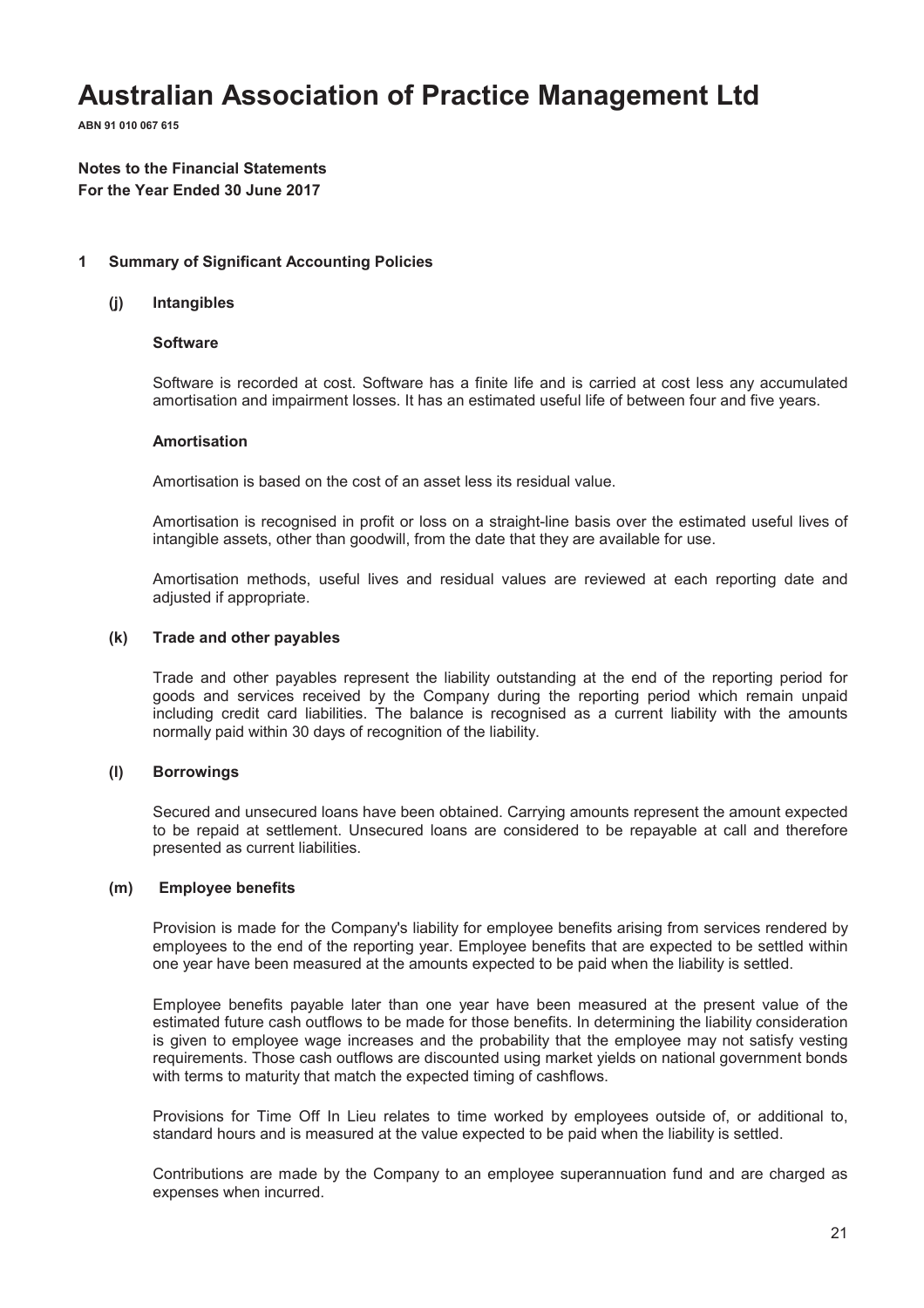**ABN 91 010 067 615**

# **Notes to the Financial Statements For the Year Ended 30 June 2017**

#### **1 Summary of Significant Accounting Policies**

#### **(n) Goods and services tax (GST)**

Revenues, expenses and assets are recognised net of the amount of GST, except where the amount of GST incurred is not recoverable from the Australian Tax Office. In these circumstances the GST is recognised as part of the cost of acquisition of the asset or as part of an item of the expense. Receivables and payables in the statement of financial position are shown inclusive of GST.

Cash flows are presented in the statement of cash flows on a gross basis, except for the GST component of investing and financing activities, which are disclosed as operating cash flows.

#### **(o) Going concern**

The financial statements record as a current liability a loan payable for the purchase of the head office premises. The loan is classified as current as it is repayable on demand to the finance provider and therefore impacts on the working capital position of the Company. The loan is secured by a registered first mortgage over the property, which has a value in excess of the loan balance. At the date of this report there is no indication that the loan will be recalled by the finance provider.

For this reason the directors continue to adopt the going concern basis in preparing the financial statements.

#### **(p) Authorisation of financial statements**

The financial statements were approved and authorised for issue by the Board of Directors on 30 September 2017. The Directors have the power to amend the financial report at any time.

#### **2 Revenue and Other Income**

|                               | 2017      | 2016      |
|-------------------------------|-----------|-----------|
|                               | \$        | \$        |
| Operating activities          |           |           |
| - Membership subscriptions    | 668,710   | 590,317   |
| - Publications                | 38,063    | 66,291    |
| - Sponsorship and grants      | 369,016   | 387,540   |
| - Member education end events | 217,107   | 250,687   |
| - Conference income           | 689,055   | 813,939   |
| - Grants received             | 589,944   |           |
|                               | 2,571,895 | 2,108,774 |
| Other revenue                 |           |           |
| - Interest income             | 2,347     | 1,906     |
| - Premises rental             | 22,367    | 19,250    |
| - Other income                | 1,573     | 5,072     |
|                               | 26,287    | 26,228    |
| <b>Total Revenue</b>          | 2,598,182 | 2,135,002 |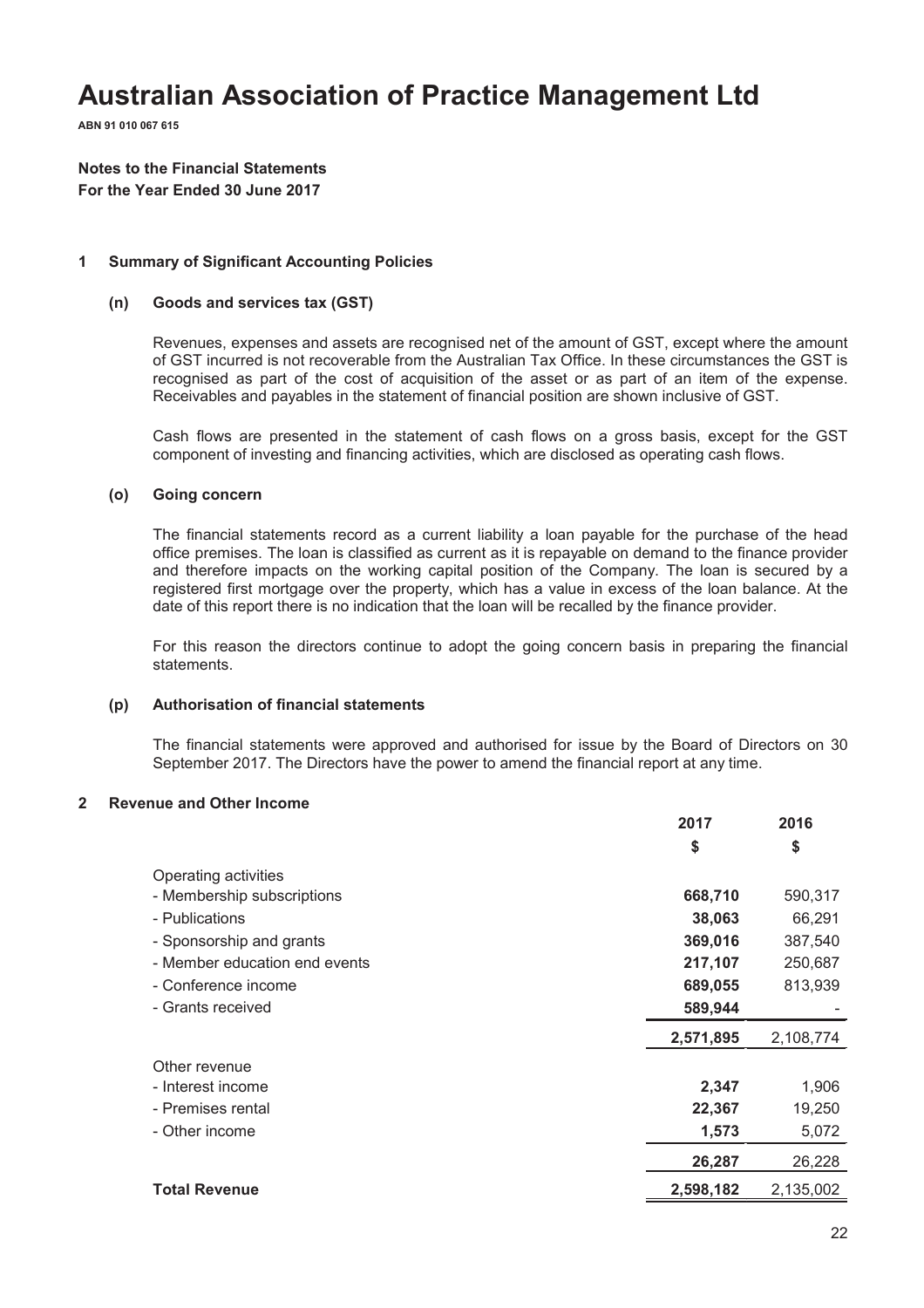**ABN 91 010 067 615**

### **Notes to the Financial Statements For the Year Ended 30 June 2017**

#### **3 Result for the Year**

| (a) | The result for the year includes the following specific expenses |        |           |
|-----|------------------------------------------------------------------|--------|-----------|
|     |                                                                  | 2017   | 2016<br>S |
|     | Finance costs                                                    | 15,593 | 15,936    |

### **4 Remuneration of Key Management Personnel**

The totals of remuneration paid to the key management personnel of Australian Association of Practice Management Ltd during the year are as follows:

|   | Total key management remuneration  | 169,715 | 152,699 |
|---|------------------------------------|---------|---------|
|   |                                    |         |         |
| 5 | <b>Cash and Cash Equivalents</b>   |         |         |
|   | Cash at bank                       | 695,873 | 229,555 |
|   |                                    |         |         |
| 6 | <b>Trade and Other Receivables</b> |         |         |
|   | <b>CURRENT</b>                     |         |         |
|   | Trade debtors                      | 54,170  | 124,287 |
|   |                                    |         |         |
| 7 | <b>Other Assets</b>                |         |         |
|   | <b>CURRENT</b>                     |         |         |
|   | Prepayments                        | 45,475  | 23,889  |
|   | Conference seed funding            | 37,000  | 37,000  |
|   | Deposits Paid                      |         | 4,189   |
|   |                                    | 82,475  | 65,078  |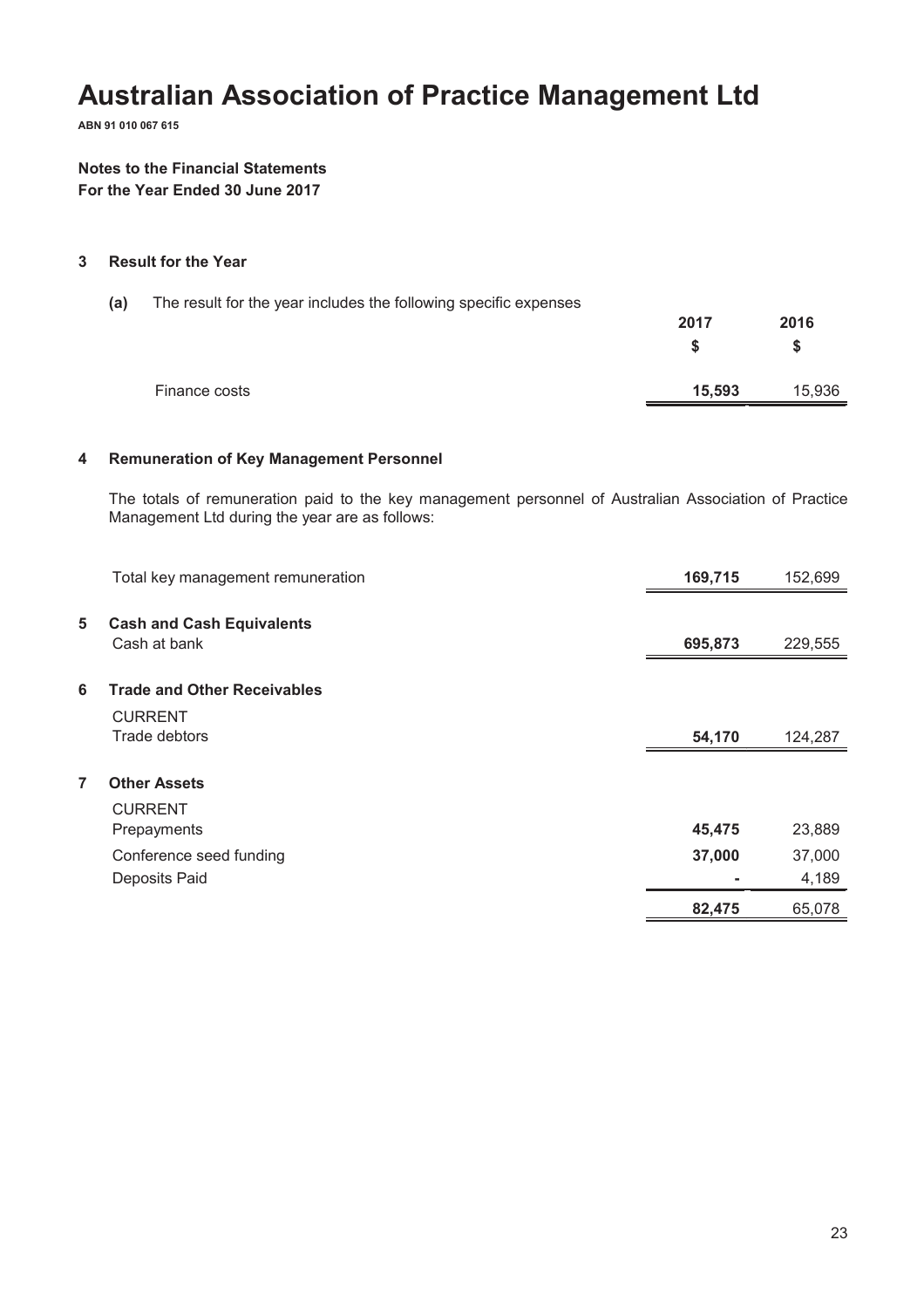**ABN 91 010 067 615**

### **Notes to the Financial Statements For the Year Ended 30 June 2017**

**8 Property, Plant and Equipment**

|                                                            | 2017<br>\$           | 2016<br>\$           |
|------------------------------------------------------------|----------------------|----------------------|
| <b>LAND AND BUILDINGS</b>                                  |                      |                      |
| Land<br>At cost                                            | 590,000              | 590,000              |
| <b>Building</b><br>At cost<br>Accumulated depreciation     | 491,221<br>(74, 292) | 491,221<br>(55, 143) |
| <b>Total buildings</b>                                     | 416,929              | 436,078              |
| Total land and buildings                                   | 1,006,929            | 1,026,078            |
| Plant and equipment<br>At cost<br>Accumulated depreciation | 128,385<br>(70, 589) | 116,429<br>(60, 548) |
| Total plant and equipment                                  | 57,796               | 55,881               |
| Total property, plant and equipment                        | 1,064,725            | 1,081,959            |

### **(a) Movements in Carrying Amounts**

Movement in the carrying amounts for each class of property, plant and equipment between the beginning and the end of the current financial year:

|                                  | Land    | <b>Plant and</b><br><b>Buildings Equipment</b><br>Total |           |                  |  |
|----------------------------------|---------|---------------------------------------------------------|-----------|------------------|--|
|                                  | S       | S                                                       | S         | \$               |  |
| 2017                             |         |                                                         |           |                  |  |
| Balance at the beginning of year | 590,000 | 436.078                                                 |           | 55,881 1,081,959 |  |
| Additions                        |         | $\sim$                                                  | 11.956    | 11,956           |  |
| Depreciation expense             |         | (19, 149)                                               | (10, 041) | (29, 190)        |  |
| Balance at 30 June 2017          | 590,000 | 416.929                                                 |           | 57,796 1,064,725 |  |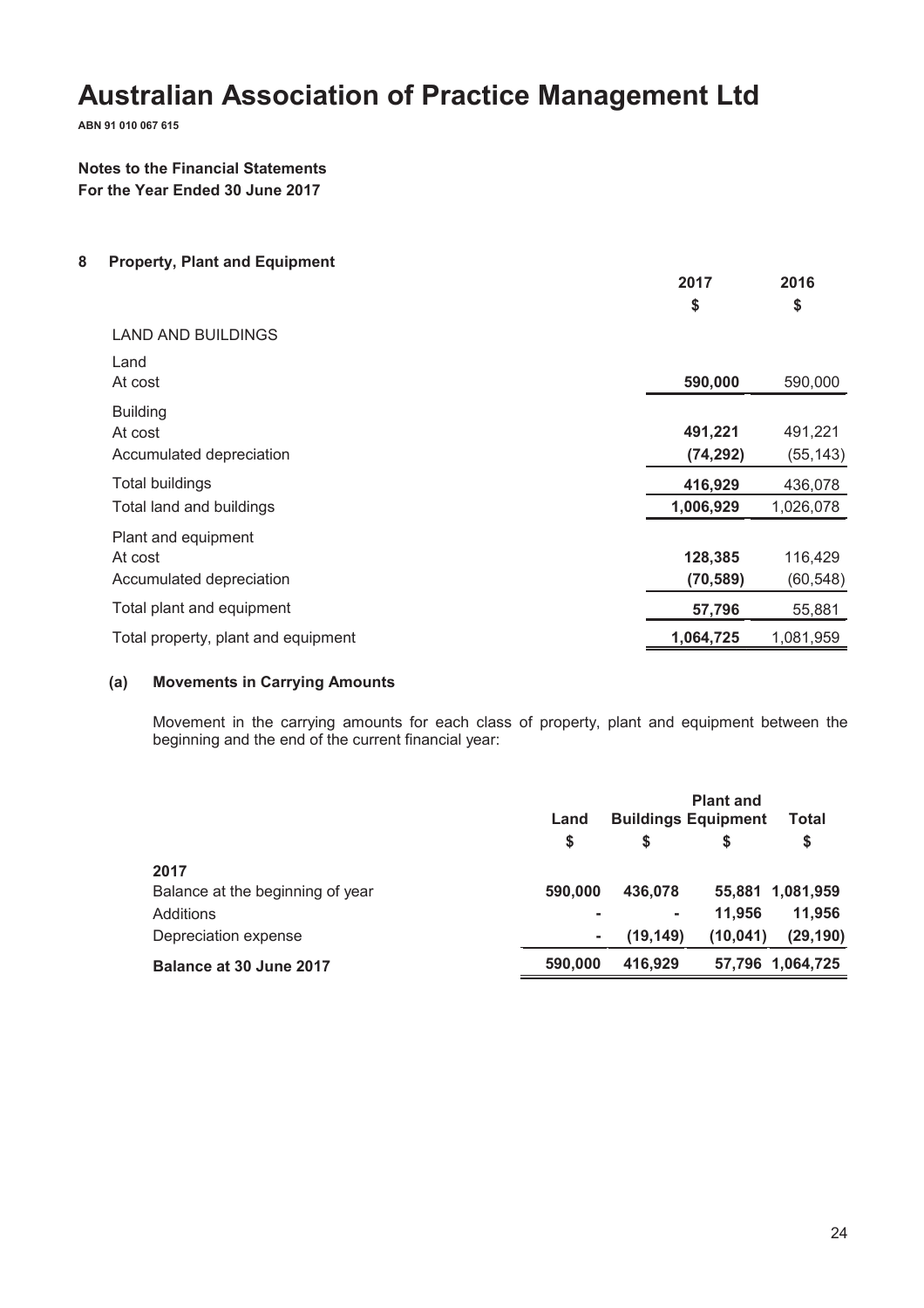**ABN 91 010 067 615**

# **Notes to the Financial Statements For the Year Ended 30 June 2017**

#### **9 Intangible Assets**

**Carrying values table**

|                                      | 2017      | 2016      |
|--------------------------------------|-----------|-----------|
|                                      | \$        | \$        |
| Patents, trademarks and other rights |           |           |
| Cost                                 | 4,855     | 4,855     |
| Accumulated amortisation             | (2, 210)  | (1,916)   |
| Net carrying value                   | 2,645     | 2,939     |
| Computer software                    |           |           |
| Cost                                 | 121,766   | 120,266   |
| Accumulated amortisation             | (93, 952) | (85, 279) |
| Net carrying value                   | 27,814    | 34,987    |
| <b>Total Intangibles</b>             | 30,459    | 37,926    |

### **(a) Movements in Carrying Amounts**

|                                      | Patents,<br>trademarks<br>and other<br>rights | Computer<br>software | <b>Total</b> |
|--------------------------------------|-----------------------------------------------|----------------------|--------------|
|                                      | \$                                            | \$                   | \$           |
| Year ended 30 June 2017              |                                               |                      |              |
| Balance at the beginning of the year | 2,939                                         | 34,987               | 37,926       |
| Additions                            |                                               | 1,500                | 1,500        |
| Amortisation                         | (294)                                         | (8,673)              | (8,967)      |
| <b>Closing Balance 30 June 2017</b>  | 2,645                                         | 27,814               | 30,459       |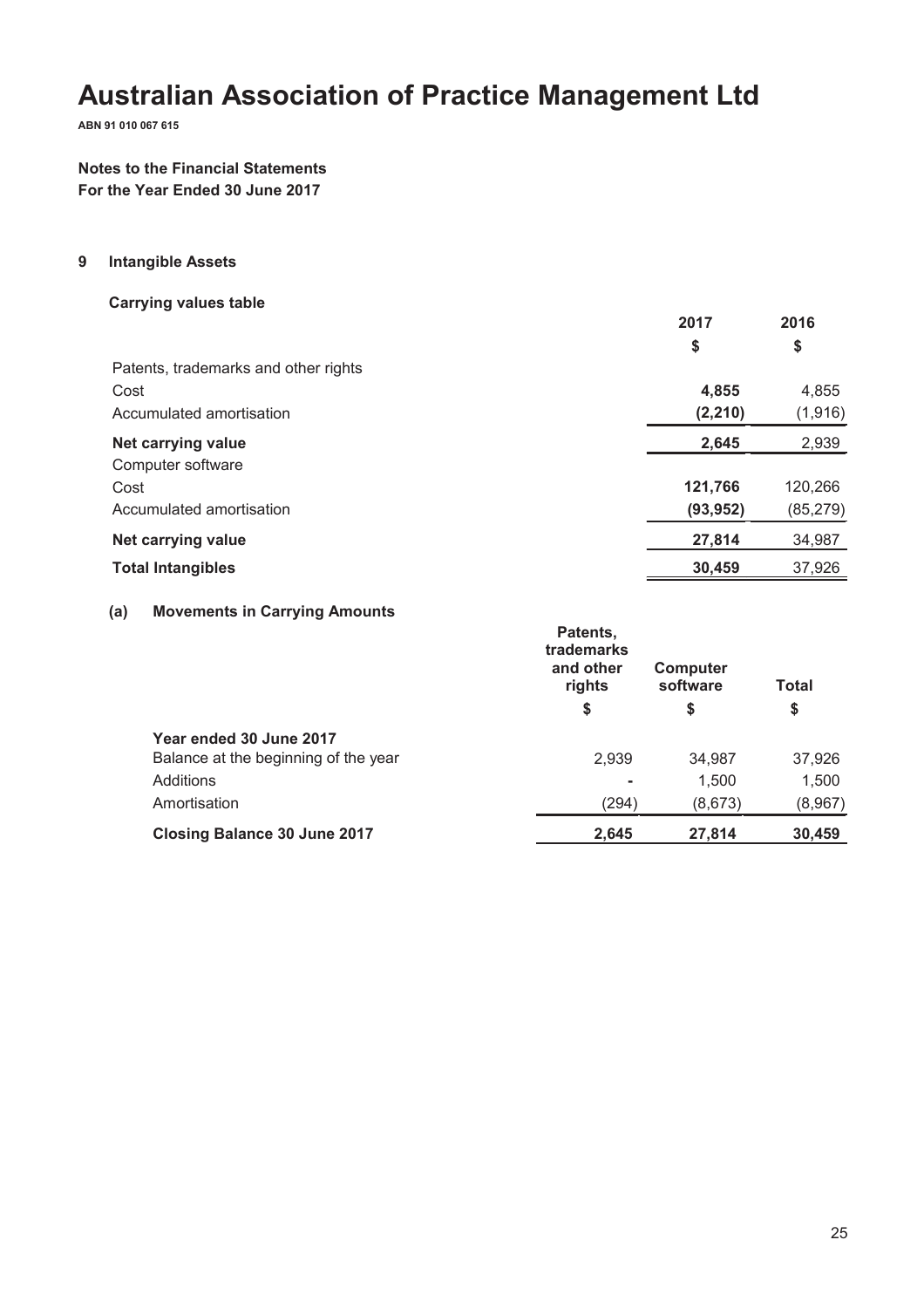**ABN 91 010 067 615**

### **Notes to the Financial Statements For the Year Ended 30 June 2017**

**10 Trade and Other Payables**

|    |                                      | 2017    | 2016    |
|----|--------------------------------------|---------|---------|
|    |                                      | \$      | \$      |
|    | <b>CURRENT</b>                       |         |         |
|    | Unsecured liabilities                |         |         |
|    | Trade payables                       | 28,210  | 86,714  |
|    | Sundry payables and accrued expenses | 233,186 | 129,238 |
|    | Amounts received in advance          | 389,823 | 319,344 |
|    |                                      | 651,219 | 535,296 |
|    |                                      |         |         |
| 11 | <b>Borrowings</b>                    |         |         |
|    | <b>CURRENT</b>                       |         |         |
|    | Unsecured liabilities:               |         |         |
|    | Other Ioans                          |         | 7,221   |
|    | Secured liabilities:                 |         |         |
|    | <b>Bank loans</b><br>11(a)           | 99,036  | 110,036 |
|    | <b>Total current borrowings</b>      | 99,036  | 117,257 |
|    |                                      |         |         |

#### **(a) Total current and non-current secured liabilities**

| Bank loans | 99,036 | 110,036 |
|------------|--------|---------|
|            |        |         |

The bank loan is secured by a registered first mortgage over the freehold land and buildings of the Company. Refer to Note 1(o) for additional disclosure.

#### **(b) Bank facilities**

The company has has made loan repayments in advance amounting to \$533,664 and has a credit card facility amounting to \$10,000. At 30 June 2017, this facility was fully available (2016: \$5,813). Interest rates are variable.

#### **12 Employee benefits**

| <b>CURRENT</b>                                 |        |        |
|------------------------------------------------|--------|--------|
| Provision for employee benefits                | 44.893 | 49.845 |
| NON-CURRENT<br>Provision for employee benefits | 14.380 | 6.211  |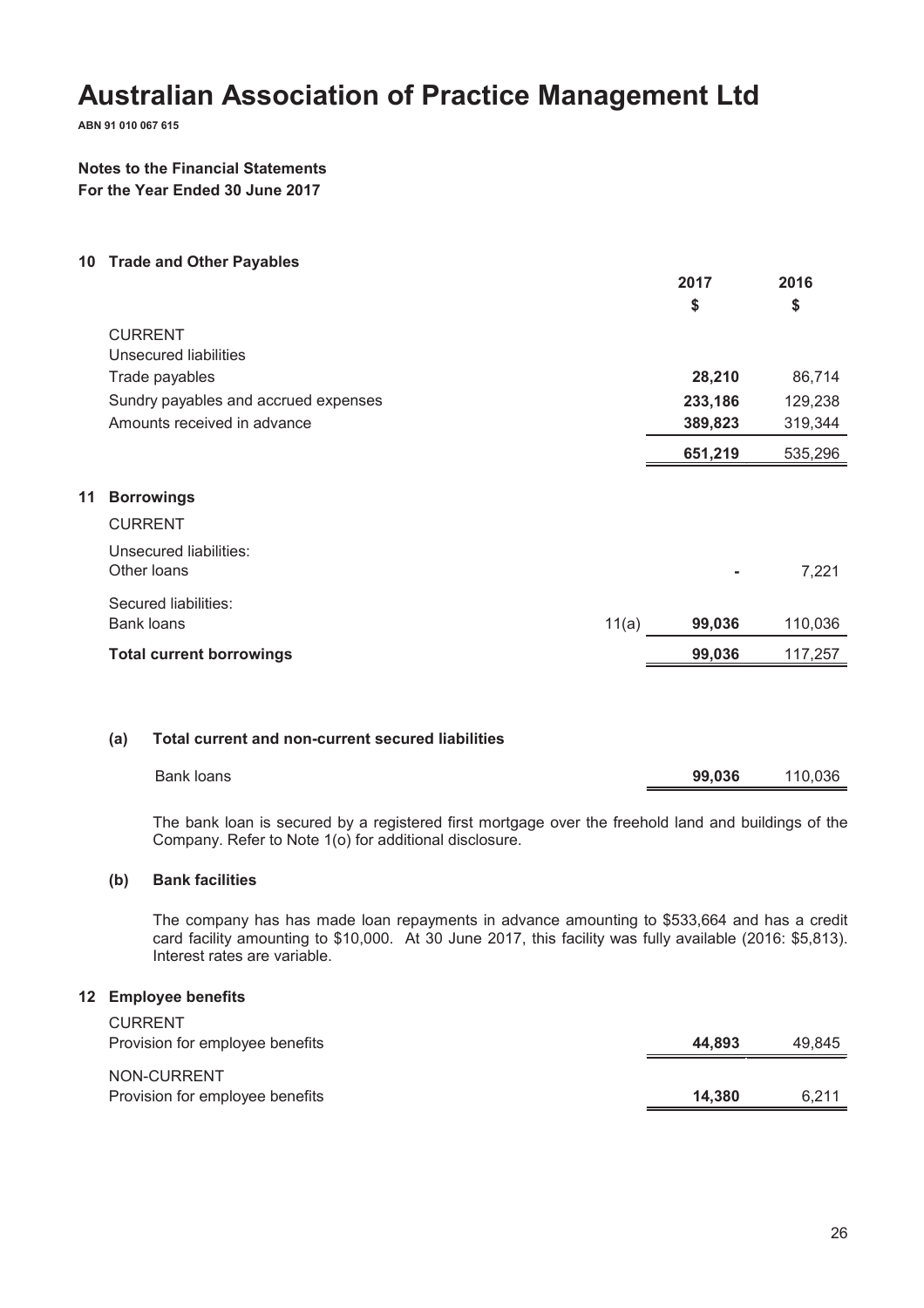**ABN 91 010 067 615**

### **Notes to the Financial Statements For the Year Ended 30 June 2017**

#### **13 Capital and Leasing Commitments**

#### **(a) Operating lease commitments - Lessee**

|                                   | 2017 | 2016  |
|-----------------------------------|------|-------|
|                                   |      | S     |
| Payable - minimum lease payments: |      |       |
| - no later than 1 year            | ۰    | 2,905 |
|                                   | ۰    | 2,905 |

The operating lease for computer equipment and software licenses has since expired on 31 March 2017, no new operating lease has been entered into since this date.

#### **(b) Operating lease commitments - Lessor**

Non-cancellable operating leases contracted for but not capitalised in the financial statements Receivable - minimum lease receipts:

| - no later than 1 year       | 3.667          | 22,000 |
|------------------------------|----------------|--------|
| - between 1 year and 5 years | <b>Service</b> | 3.667  |
|                              | 3,667          | 25.667 |

An operating lease has been entered into for Ground floor, 60 Lothian Street, North Melbourne. Lease charges receivable are increased on an annual basis to reflect market rentals. The lease will expire on 31 August 2017, and will roll on a monthly basis. AAPM is in the process of negotiating a long term lease.

#### **14 Members' Guarantee**

The Company is incorporated under the *Corporations Act 2001* and is a Company limited by guarantee. If the Company is wound up, the constitution states that each member is required to contribute a maximum of \$ 50 each towards meeting any outstanding and obligations of the Company. At 30 June 2017 the number of members was 2,024 (2016: 1,890).